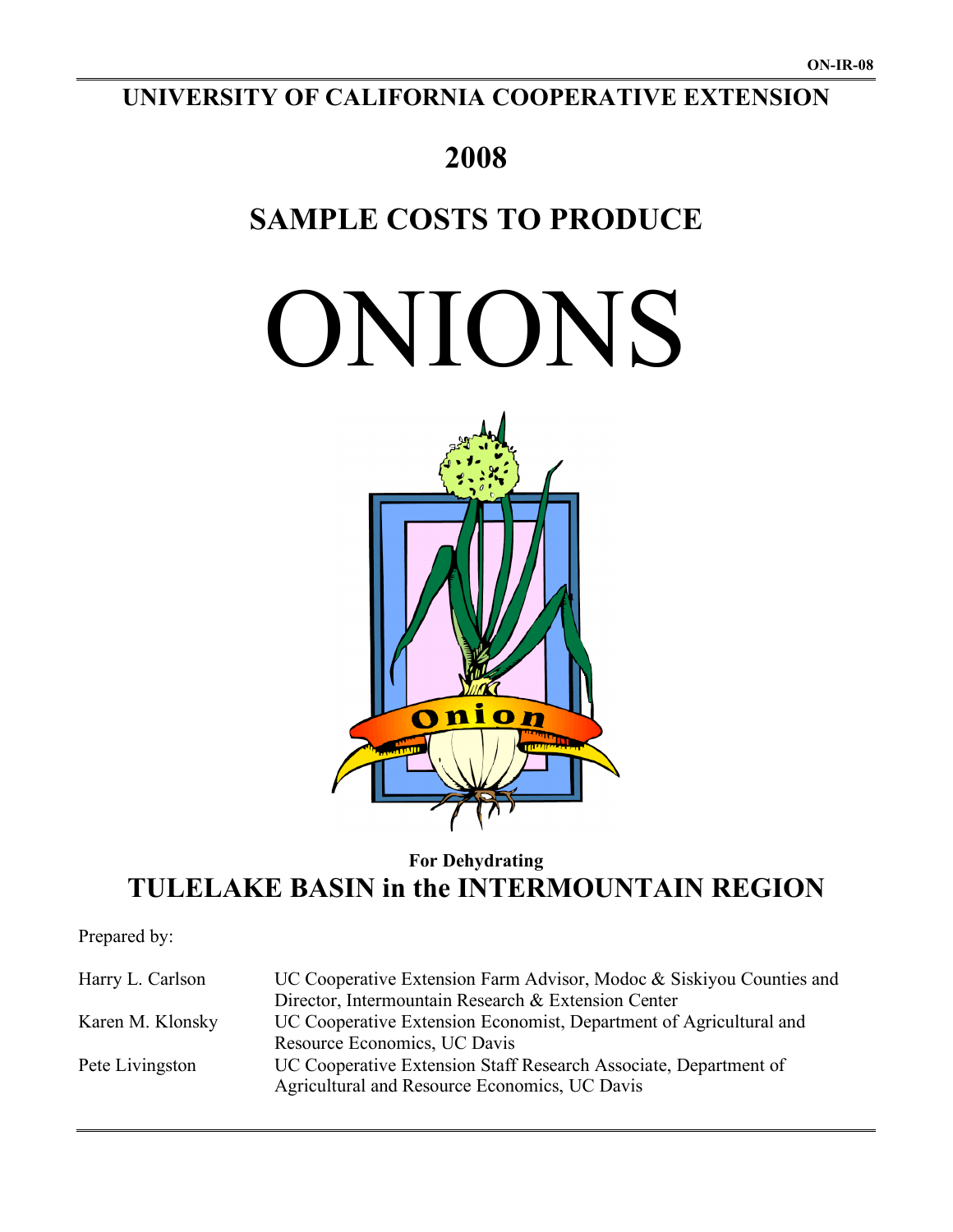### INTRODUCTION

The sample costs to produce onions for dehydration in the Tulelake Basin of the Intermountain Region are presented in this study. The study is intended as a guide only, and can be used in making production decisions, determining potential returns, preparing budgets and evaluating production loans. The practices described are based on production procedures considered typical for this crop and area but will not apply to every situation. Sample costs for labor, materials, equipment, and custom services are based on current figures. A "*Your Costs*" column in Tables 1 and 2 is provided for you to enter your costs.

The hypothetical farm operation, production practices, overhead, and calculations are described under the assumptions. For additional information or explanation of calculations used in the study call the Department of Agricultural and Resource Economics, University of California, Davis, California, 530- 752-2414 or the Intermountain Research and Extension Center, 530-667-5117.

### STUDY CONTENTS

|         |                                                                        | $\overline{2}$ |
|---------|------------------------------------------------------------------------|----------------|
|         |                                                                        | 3              |
|         |                                                                        | 3              |
|         |                                                                        | 5              |
|         |                                                                        | 6              |
|         |                                                                        | 8              |
|         |                                                                        |                |
|         |                                                                        |                |
|         | - 13                                                                   |                |
|         | Table 4. WHOLE FARM EQUIPMENT, INVESTMENT, AND BUSINESS OVERHEAD COSTS | -14            |
|         |                                                                        | - 15           |
| Table 6 |                                                                        | -16            |
|         | - 17                                                                   |                |
| Table 8 |                                                                        | 18             |
|         |                                                                        |                |

Sample Cost of Production studies for many commodities are available and can be requested through the Department of Agricultural and Resource Economics, UC Davis, 530-752-1517. Current studies, those produced during the last five years, can be obtained from selected county UC Cooperative Extension offices or downloaded from the department website http://coststudies.ucdavis.edu.

The University of California does not discriminate in any of its policies, procedures or practices. The university is an affirmative action/equal opportunity employer.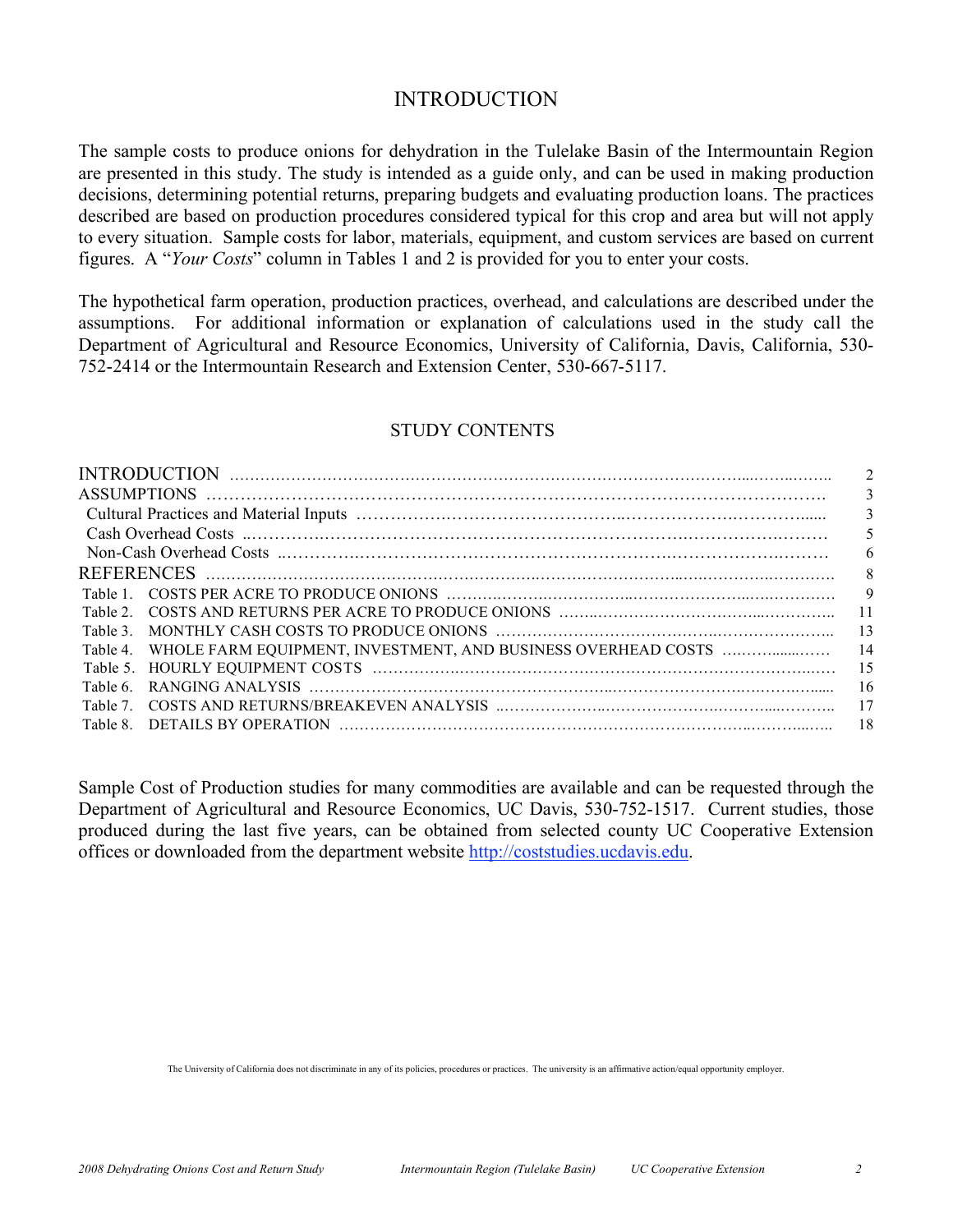### ASSUMPTIONS

The following assumptions pertain to sample costs to produce onions for the dehydration market in the Tulelake Basin of the Intermountain Region. Practices described should not be considered recommendations by the University of California, but represent production procedures considered typical for this crop and area. Some of the costs and practices may not be applicable to your situation or used during every production year. Other practices not indicated may be needed. Cultural practices and costs to produce onions will vary by grower and region, and can be significant. The practices and inputs used in this cost study serve as a sample or guide, only. The costs are presented on an annual, per acre basis. **The use of trade names in this report does not constitute an endorsement or recommendation by the University of California nor is any criticism implied by omission of other similar products.**

**Farm**. This report is based on a hypothetical 1,500 acre farm. Onions are grown on 200 acres of which the grower owns 20% of the onion acreage and rents the other 80%. The whole 1,500 acre farm has 50 acres (10 owned acres and 40 rented acres) in roads, irrigation systems, farmstead, and unused or unusable land. Typically, a grower with this amount of onion acreage will have several non-adjacent fields and the cultural practices will probably vary among fields. Additionally, extra costs may be involved for moving equipment between fields, but are not included in this study. Other crops that might be grown in rotation with the onions include potatoes, small grains, and alfalfa. In this report, practices completed on less than 100% of the acres are denoted as a percentage of the total onion crop acreage.

Owned onion land normally ranges from \$2,000 to \$5,000 per acre. This study uses a value of \$3,500 per acre or \$3,784 per producing acre.

Rented land in this region range between \$300 to \$450 per are with surface water attached to the land, but the water is not paid for by the landowner. The cost of the water is borne by the grower renting the land. A rental price of \$350 per acre is used in this study or \$357 per producing acre.

### CULTURAL PRACTICES AND MATERIAL INPUTS

**Land Preparation**. It is assumed that the ground planted to the onion crop is coming out rotation of another crop. Land preparation begins with plowing 80% of the acreage in the fall. In the spring the fields are burned to remove any heavy plant matter. Borders are put up around the fields followed chiseling half of the ground. Only 40% of the ground is ripped, but that section is ripped 1.5 times. The ground is rotospiked prior to pulling the beds. Once the beds are up and shaped the fields are set with a solid set of sprinklers that pre-irrigates the crop with 2.0 acre-inches of water.

**Irrigation**. Irrigation begins in April with a pre-irrigation of 2.0 acre-inches of water. Growers will place a portable pump with a diesel engine and fuel tank along a canal. With the pump end situated in the canal a solid set of sprinkler pipes is placed in the furrows during the growing season. Onions are irrigated for six months after planting. A total of 33.36 acre-inches of water are sprinkled on during the growing season and sometimes deliver fertilizers and pesticides through the irrigations. Onions are irrigated during April through September. Prior to harvest all of the pipes are removed from the fields and the pump is pull from the canal.

**Fertilization**. A mixed preplant fertilizer with other nutrients is custom applied in April when the beds are pulled. Nitrogen, phosphorus, zinc, manganese, and copper are put directly into the beds prior to planting. Liquid fertilizers are applied through the sprinkler during one of the June irrigations. Towards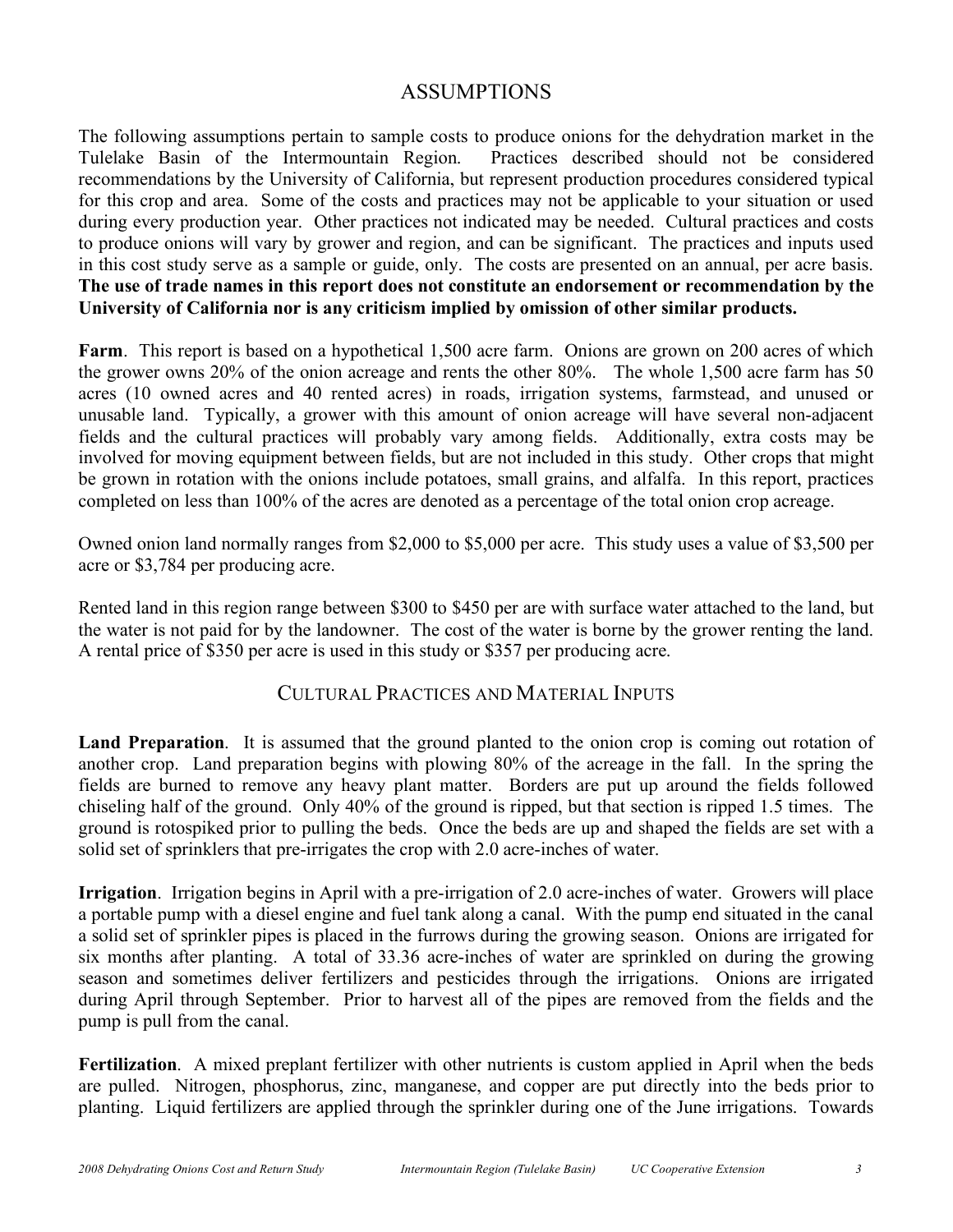the end of the growing season 400 pounds of ammonium sulfate (21-0-0-24) is applied as a topdress to the onions.

**Planting**. Onion seeds are provided by the processor and are treated to prevent disease. A granular pesticide is also applied at planting to manage insects that feed on onion seed in the ground. Growers will plant four lines of onions on a 36 inch-beds using a six-row vacuum planter.

**Pest Management.** The pesticides and rates mentioned in this cost study are listed in UC *Integrated Pest Management Guidelines, Onion.* For more information on pest identification, monitoring, and management visit the UC IPM website at www.ipm.ucdavis.edu. Written recommendations are required for many pesticides, and are made by licensed pest control advisors. For information on pesticide use permits, contact the local county agricultural commissioner's office.

All treatments of onions using pesticides are made by either chemigation or by airplane. Some pesticides are mixed and applied together during the same irrigation. Some of the pesticides are applied to a portion of the onion acreage and others are utilized multiple times.

*Weeds*. Weeds are managed by chemical, mechanical, and hand labor. In June Roundup is spread by air. This study assumes that the first hand hoeing also occurs during June while the second hoeing is in July for a total of 13 hours. Goal is put on twice with irrigations in July. The final two chemical weed treatments are made with Fusilade by air. In September, after the irrigation pipes are removed and just prior to harvest the fields are cultivated once.

*Insects.* At planting a granular insecticide is used to control seed and seedling insects. Later an insecticide is mixed twice with a fungicide and chemigated to manage insects during the growing season. In July and September, two treatments consisting of Warrior is sprayed by aircraft over the entire acreage each time.

*Diseases.* Control of diseases begins in May with an application of Vydate with an irrigation followed by Vydate again mixed with a June irrigation. In July and August Bravo is mixed with an insecticide and applied through the sprinklers. The onions are treated for disease with Quadris applied by air in August. The final disease management spray is put on by aircraft using Reason.

**Harvest.** After sprinkler pipe removal the sides of the beds are cut away to lessen the amount of dirt put through the harvester. The beds are rolled and the tops of the onions are cut by a flail mower to reduce the vegetation for the harvester. The onions are harvested with a large horsepower tractor pulling a tworow digger and conveyed by a belt to a trailer pulled by a tractor.

Growers may choose to own harvesting equipment, purchased either new or used, or hire a custom harvester. Many factors are important in deciding which harvesting option a grower uses. These considerations and appropriate method of analysis are discussed in *"Acquiring Alfalfa Hay Harvest Equipment: A Financial Analysis of Alternatives".*

**Transportation.** The grower only transports the onions from the harvester to the field's edge. Hauling onions from the field over the road is the responsibility of the dehydrating company.

**Yields**. The crop yield used in this study is 480 hundredweight (cwt) per acre. Yields have varied over the years in the Tulelake Basin of the Intermountain Region and are shown in Table A.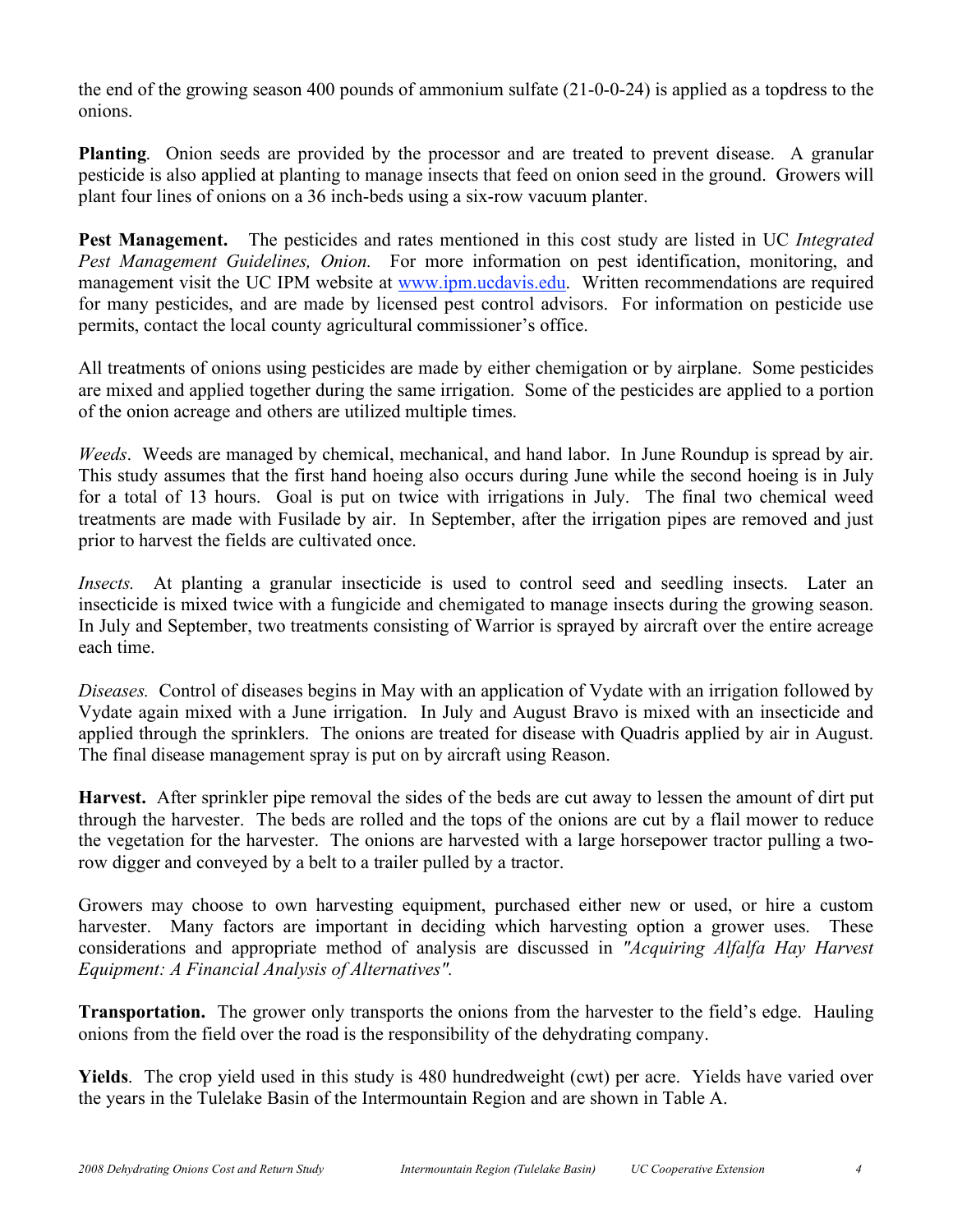**Returns**. The county averages for the last five years are shown in Table A. The table also includes the weighted average price in the Klamath Basin of the Intermountain Region during 2001 through 2005. A current selling price of \$5.50 per cwt of fresh market onion is used to estimate market income.

**Risk**. Risks associated with onion production are not assigned a production cost. While this study makes an effort to model a production system based on typical, real world practices, it cannot fully represent financial, agronomic and market risks which affect the profitability and economic viability of onion production.

**Labor**. Labor rates of \$19.14 per hour for machine operators and \$12.51 for nonmachine workers includes payroll overhead of

| $= 1.001$ |                |               |  |  |  |  |  |  |  |
|-----------|----------------|---------------|--|--|--|--|--|--|--|
| Acres     | Yields         | Price         |  |  |  |  |  |  |  |
|           | $-Cwt/Arcre -$ | $-$ S/Cwt $-$ |  |  |  |  |  |  |  |
| 2,184     | 545            | \$5.00        |  |  |  |  |  |  |  |
| 2,107     | 442            | \$5.00        |  |  |  |  |  |  |  |
| 2,148     | 497            | \$5.00        |  |  |  |  |  |  |  |
| 2,488     | 459            | \$4.95        |  |  |  |  |  |  |  |
| 2,650     | 450            | \$4.95        |  |  |  |  |  |  |  |
| 2,315     | 479            | \$4.98        |  |  |  |  |  |  |  |
|           |                |               |  |  |  |  |  |  |  |

### **Table A. Average Tulelake onion yields and prices**

Source: Tulelake Irrigation District, 2002-2006.

39%. The basic hourly wages are \$13.77 for machine operators and \$9.00 for non-machine labor. The overhead includes the employers' share of federal and California state payroll taxes, workers' compensation insurance for field crops (code 0171), and a percentage for other possible benefits. Workers' compensation insurance costs will vary among growers, but for this study the cost is based upon the average industry final rate as of January 1, 2007 (California Department of Insurance). Labor for operations involving machinery are 20% higher than the operation time given in Table 1 and 4 to account for the extra labor involved in equipment set up, moving, maintenance, work breaks, and field repair.

### **Cash Overhead**

**Cash Overhead**. Cash overhead consists of various cash expenses paid out during the year that are assigned to the whole farm and not to a particular operation. These costs include property taxes, interest on operating capital, office expense, liability and property insurance, rents, and investment repairs. Cash overhead costs are included in Tables 1, 2, 3 and 4.

*Property Taxes*. Counties charge a base property tax at the rate of 1% on the assessed value of the property including land, equipment, buildings, and improvements. In some counties special assessment districts exist and charge additional taxes on property. For this study, county taxes are calculated as  $1\%$ of the average value of the property. Average value equals new cost plus salvage value divided by 2 on a per acre basis. Land value is assumed to remain unchanged.

*Equipment Operating Costs*. Equipment costs are composed of three parts: operating costs, cash overhead, and non-cash overhead. Both of the overhead factors are discussed in later sections. The operating costs consist of repairs, fuel, and lubrication. The fuel, lube, and repair cost per acre for each operation in Table 1 is determined by multiplying the total hourly operating cost in Table 5 for each piece of equipment used for the selected operation by the hours per acre. Tractor time is 10% higher than implement time for a given operation to account for setup, travel and down time.

Repair costs are based on purchase price, annual hours of use, total hours of life, and repair coefficients formulated by American Society of Agricultural Engineers (ASAE). Fuel and lubrication costs are also determined by ASAE equations based on maximum power-take-off (PTO) horsepower, and fuel type. Prices for on-farm delivery of diesel and gasoline are \$2.50 and \$3.10 per gallon, respectively. Fuel costs are derived from American Automobile Association (AAA) and Energy Information Administration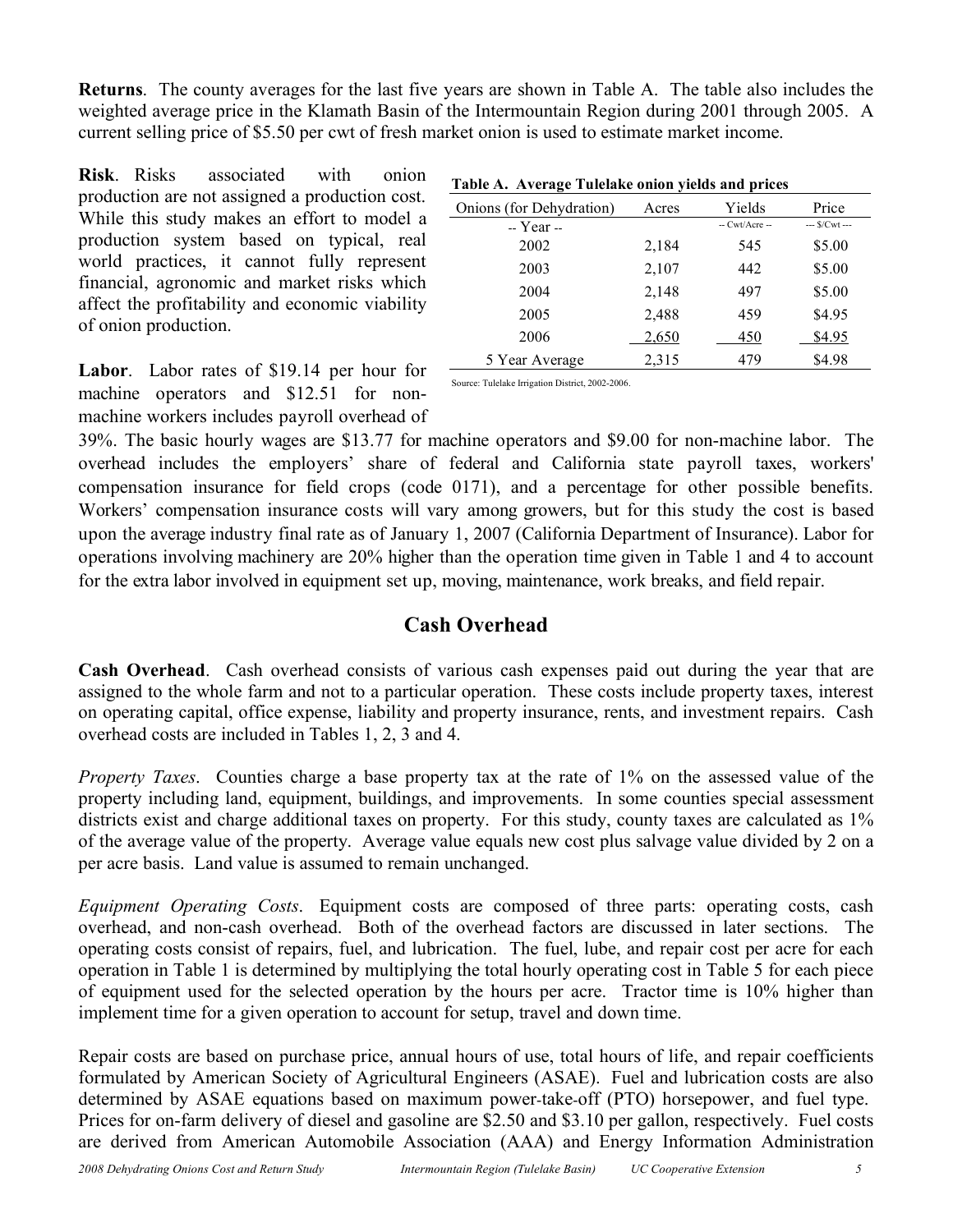(EIA) 2007 monthly data. The cost includes a 2% local sales tax on diesel fuel and 8% sales tax on gasoline. Gasoline also includes federal and state excise tax, which are refundable for on-farm use when filing your income tax. The fuel, lube, and repair cost per acre for each operation in Table 1 are determined by multiplying the total hourly operating cost in Table 6 for each piece of equipment used for the selected operation by the hours per acre. Tractor time is 10% higher than implement time for a given operation to account for setup, travel and down time.

*Interest on Operating Capital.* Interest on operating capital is based on cash operating costs and is calculated monthly until harvest at a nominal rate of 8.75% per year. It is assumed that all cash operations are financed. A nominal interest rate is the typical market cost of borrowed funds. Any postharvest costs of operations are discounted back to the harvest month using a negative interest charge.

*Insurance.* Insurance for farm investments varies depending on the assets included and the amount of coverage. Property insurance provides coverage for property loss and is charged at 0.740% of the average value of the assets over their useful life. Liability insurance covers accidents on the farm and costs \$1,305 for the entire farm or \$0.87 per acre.

*Office Expense.* Office and business expenses are estimated at \$12.00 per acre. These expenses include office supplies, telephones, bookkeeping, accounting and legal fees, road maintenance, and miscellaneous business expenses.

*Rent.* Cash rents range from \$300 to \$450 per producing acre. The grower in this study rents 160 acres of which 158 are producing or planted acres and the grower pays \$350 per rented acre to the landlord. The rent cost is charged to the onion enterprise (160 acres) at \$357 per producing acre. The non-producing acres are roads, irrigation system, and equipment yard.

*Irrigation Pipe Rental.* The irrigation system in this study is a canal with portable powered low lift pump that pumps the water into the irrigation pipes and sprinklers. The irrigation pipe and all of the need parts for a solid set system are rented.

*Investment Repairs.* Annual cash maintenance or repair costs are associated with investments under noncash overhead. Repairs to the fuel tanks and pumps, shop building, shop tools, irrigations system, tool carrier, and fuel wagon are calculated at 10% of new cost distributed over the investment life.

### **Non-Cash Overhead Costs**

Non-cash overhead is calculated as the capital recovery cost for equipment and other farm investments. This study shows the current purchase price for new equipment and then adjusts the price to 40% of new cost to indicate a mix of new and used equipment. Annual ownership costs for equipment and investments are shown in Tables 1, 2, and 4 as the capital recovery cost on an annual per acre basis.

*Capital Recovery Costs*. Capital recovery cost is the annual depreciation and interest costs for a capital investment. It is the amount of money required each year to recover the difference between the purchase price and salvage value (unrecovered capital). Put another way, it is equivalent to the annual payment on a loan for the investment with the down payment equal to the discounted salvage value. This is a more complex method of calculating ownership costs than straight-line depreciation and opportunity costs, but more accurately represents the annual costs of ownership because it takes the time value of money into account (Boehlje and Eidman). The calculation for the annual capital recovery costs is as follows: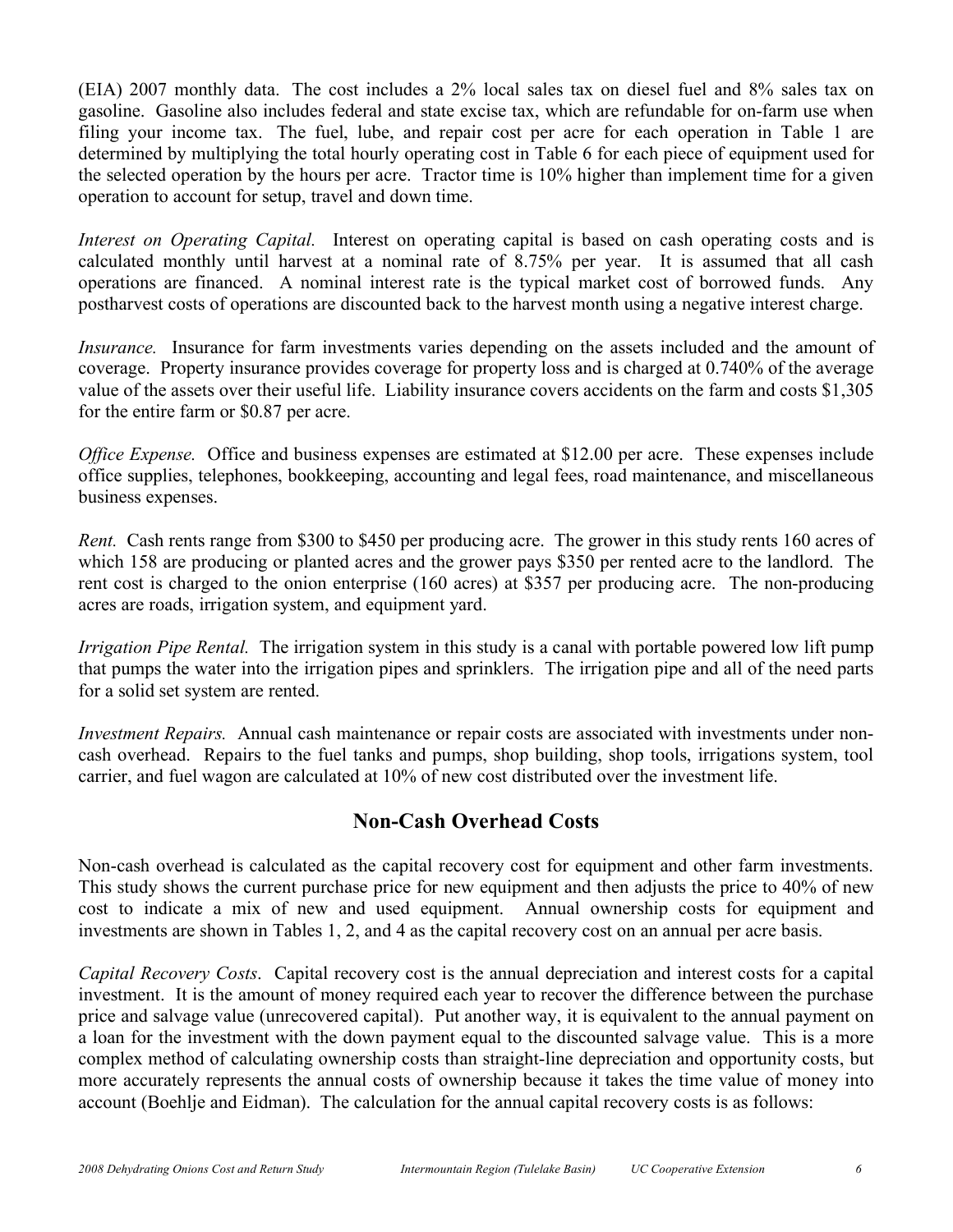$$
\left[\left(\text{Purchase} - \text{Salvage}\right) \times \left(\text{Recovery}\right)\right] + \left[\text{Salvage} \times \text{Interest}\right]
$$

Í *Salvage Value*. Salvage value is an estimate of the remaining value of an investment at the end of its useful life. For farm machinery (tractors and implements) the remaining value is a percentage of the new cost of the investment (Boehlje and Eidman). The percent remaining value is calculated from equations developed by the American Society of Agricultural Engineers (ASAE) based on equipment type and years of life. The life in years is estimated by dividing the wear-out life, as given by ASAE by the annual hours of use in this operation. For other investments including irrigation systems, buildings, and miscellaneous equipment, the value at the end of its useful life is zero. The salvage value for land is equal to the purchase price because land does not depreciate. The purchase price and salvage value for certain equipment and investments are shown in Table 5.

*Capital Recovery Factor.* Capital recovery factor is the amortization factor or annual payment whose present value at compound interest is 1. The amortization factor is a table value that corresponds to the interest rate used and the life of the machine.

*Interest Rate.* The interest rate of 8.75% is used to calculate capital recovery cost is the effective long term interest rate in January 2008. The interest rate is provided by a local farm lending agency and will vary according to risk and amount of loan.

*Equipment***.** Other equipment is listed as investments and are used on the entire farm. The cost of these investments shows up as non-cash cost in tables 1 and 2. Each investment current purchase price, assumed years of life, and other costs are listed in table 4.

**Table Values.** Due to rounding, the totals may be slightly different from the sum of the components.

**Acknowledgements**. The authors appreciate the help provided by those growers and other cooperators who provided information for this study.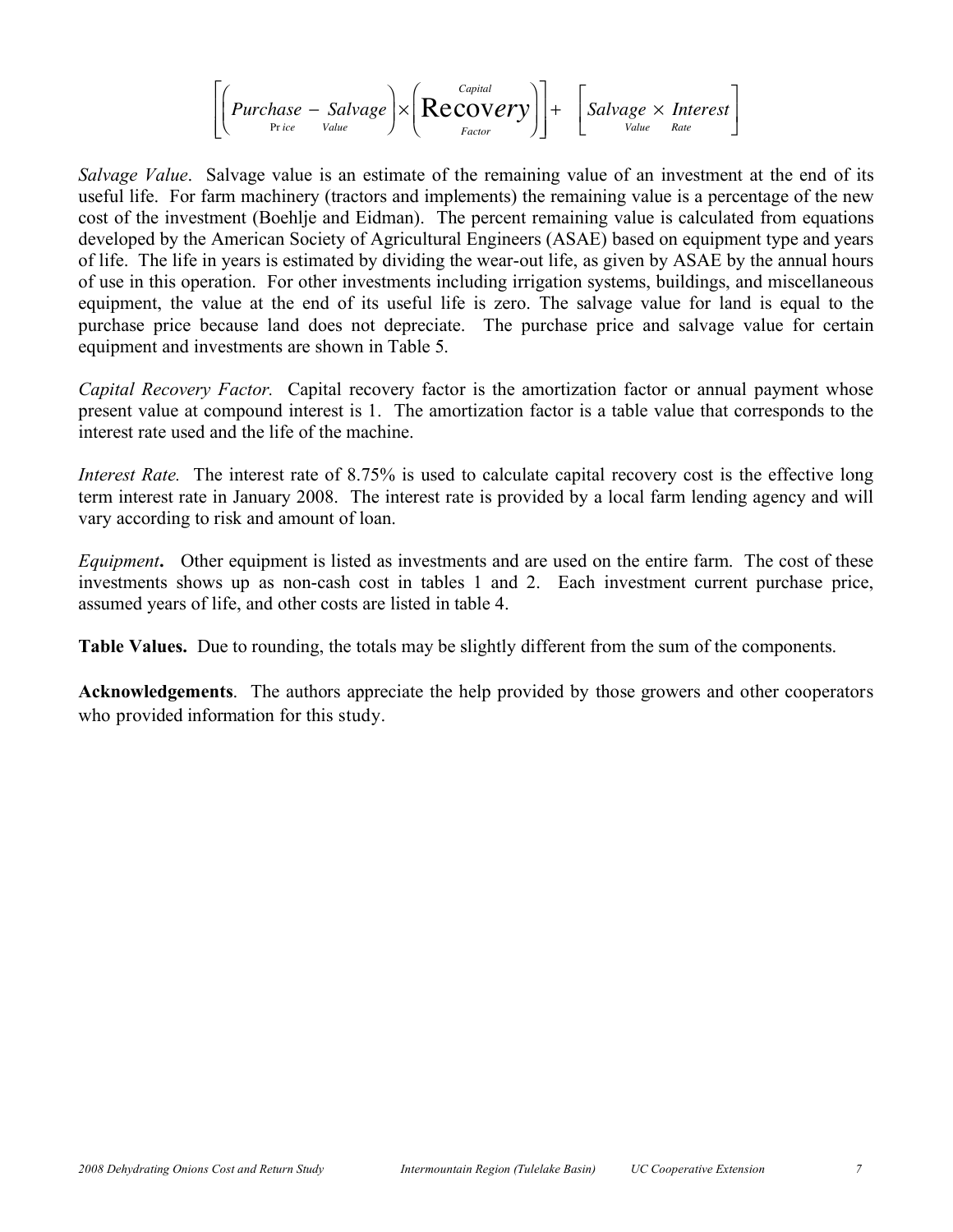## **REFERENCES**

- American Society of Agricultural Engineers. 2002. *American Society of Agricultural Engineers Standards Yearbook*. Russell H. Hahn and Evelyn E. Rosentreter (ed.) St. Joseph, MO. 41st edition.
- Boehlje, Michael D., and Vernon R. Eidman. 1984. *Farm Management*. John Wiley and Sons. New York, NY
- Blank, Steve, Karen Klonsky, Kim Norris, and Steve Orloff. 1992. *Acquiring Alfalfa Hay Equipment: A Financial Analysis of Alternatives*. University of California. Oakland, CA: Giannini Information Series No. 92-1. http://giannini.ucop.edu/InfoSeries/921-HayEquip.pdf. Internet accessed April, 2007.

Tulelake Irrigation District. 2002. 2002 Crop Report.

Tulelake Irrigation District. 2003. 2003 Crop Report.

Tulelake Irrigation District. 2004. 2004 Crop Report.

Tulelake Irrigation District. 2005. 2005 Crop Report.

Tulelake Irrigation District. 2006. 2006 Crop Report.

Integrated Pest Management Education and Publications. 2006. UC IPM Pest Management Guidelines: Onion. In M. L. Flint (ed.) *UC IPM Pest Management Guidelines*. University of California. Division of Agriculture and Natural Resources. Oakland, CA. Publication 3339. http://www.ipm.ucdavis.edu/IPMPROJECT/pestmgmt.html#PMG. Internet accessed March, 2007.

Statewide Integrated Pest Management Project. 1992. *Integrated Pest Management for Onion*. Second Edition. University of California. Division of Agriculture and Natural Resources. Oakland, CA: Publication 3280.

For information concerning the above or other University of California publications, contact UC DANR Communications Services at 1-800-994-8849, online at www.ucop.edu, or your local county UC Cooperative Extension office.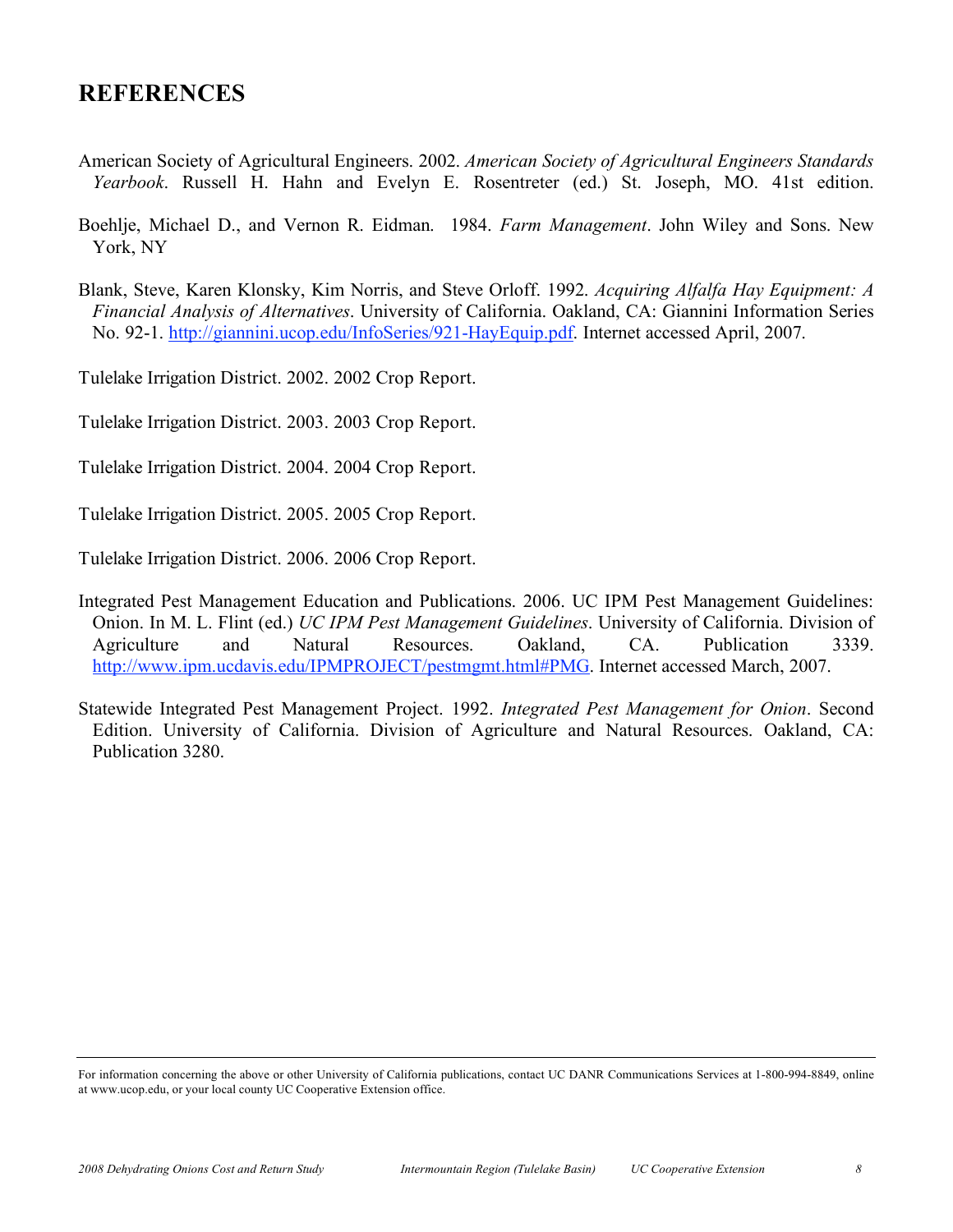#### UC COOPERATIVE EXTENSION Table 1. COSTS PER ACRE TO PRODUCE ONIONS FOR DEHYDRATING TULELAKE BASIN IN THE INTERMOUNTAIN REGION- 2008

Labor Rate: \$19.14/hr. machine labor Interest Rate: 8.75%<br>\$12.51/hr. non-machine labor Yield per Acre: 480.0 CWT \$12.51/hr. non-machine labor

|                                             | Operation    |                  |                  | --------------- Cash and Labor Costs per Acre ---------------- |                                |              |      |
|---------------------------------------------|--------------|------------------|------------------|----------------------------------------------------------------|--------------------------------|--------------|------|
|                                             | Time         | Labor            | Fuel, Lube       | Material                                                       | Custom/                        | Total        | Your |
| Operation                                   | (Hrs/A)      | Cost             | & Repairs        | Cost                                                           | Rent                           | Cost         | Cost |
| Preplant:                                   |              |                  |                  |                                                                |                                |              |      |
| Land Preparation - Plow 80% of Acres        | 0.37         | 9                | 17               | $\boldsymbol{0}$                                               | $\boldsymbol{0}$               | 25           |      |
| Land Preparation - Burn 20% of Acres        | 0.03         | $\boldsymbol{0}$ | $\boldsymbol{0}$ | $\boldsymbol{0}$                                               | $\mathbf{0}$                   | $\mathbf{0}$ |      |
| Land Preparation - Put Up Borders           | 0.05         | 1                | $\overline{c}$   | $\boldsymbol{0}$                                               | $\boldsymbol{0}$               | 3            |      |
| Land Preparation - Chisel 50% of Acres      | 0.06         | 1                | 3                | $\mathbf{0}$                                                   | $\mathbf{0}$                   | 4            |      |
| Land Preparation - Rip 1.5X on 40% of Acres | 0.10         | $\mathfrak{2}$   | $\overline{4}$   | $\boldsymbol{0}$                                               | $\boldsymbol{0}$               | 6            |      |
| Land Preparation - Rotospike                | 0.22         | 5                | 11               | $\mathbf{0}$                                                   | $\mathbf{0}$                   | 16           |      |
|                                             |              | 4                | $\tau$           |                                                                | $\mathbf{0}$                   | 415          |      |
| Land Preparation - Pull Beds & Fertilize    | 0.17         | 5                |                  | 404                                                            |                                |              |      |
| Land Preparation - Shape Beds 1.5X          | 0.21         |                  | 8                | $\boldsymbol{0}$                                               | $\boldsymbol{0}$               | 13           |      |
| Pre-irrigate - Set up Solid-set Sprinklers  | 0.15         | $\mathfrak{2}$   | $\boldsymbol{0}$ | 12                                                             | $\boldsymbol{0}$               | 14           |      |
| Land Preparation - Roll Beds 2X             | 0.18         | $\overline{4}$   | 5                | $\overline{0}$                                                 | $\boldsymbol{0}$               | 9            |      |
| TOTAL PREPLANT COSTS                        | 1.54         | 33               | 55               | 417                                                            | $\mathbf{0}$                   | 505          |      |
| Cultural:                                   |              |                  |                  |                                                                |                                |              |      |
| Plant Onions                                | 0.23         | 5                | 12               | 13                                                             | $\boldsymbol{0}$               | 31           |      |
| Irrigate                                    | 8.16         | 102              | $\boldsymbol{0}$ | 92                                                             | $\boldsymbol{0}$               | 194          |      |
| Weed Control - Roundup                      | 0.00         | $\boldsymbol{0}$ | $\boldsymbol{0}$ | 5                                                              | 9                              | 13           |      |
| Irrigate & Insect Control 2X                | 2.20         | 28               | $\mathbf{0}$     | 118                                                            | $\mathbf{0}$                   | 145          |      |
| Weed Control - Goal & Irrigate              | 0.50         | 6                | $\boldsymbol{0}$ | 16                                                             | $\boldsymbol{0}$               | 22           |      |
| Weed Control - Hand Hoe 2X                  | 13.00        | 163              | $\mathbf{0}$     | $\boldsymbol{0}$                                               | $\mathbf{0}$                   | 163          |      |
| Weed Control - Goal + Prowl & Irrigate      | 0.50         | 6                | $\boldsymbol{0}$ | 41                                                             | $\boldsymbol{0}$               | 48           |      |
| Irrigate & Fertilize                        | 0.50         | 6                | $\mathbf{0}$     | 121                                                            | $\mathbf{0}$                   | 127          |      |
| Cultivate                                   | 0.14         | 3                | 4                | $\boldsymbol{0}$                                               | $\mathbf{0}$                   | 7            |      |
| Weed Control - Fusilade 2X                  | 0.00         | $\mathbf{0}$     | $\boldsymbol{0}$ | 30                                                             | 17                             | 47           |      |
| Insect & Fungal Control & Irrigate          | 0.76         | 10               | $\mathbf{0}$     | 81                                                             | $\boldsymbol{0}$               | 90           |      |
| Insect Control - Warrior 2X                 | 0.00         | $\boldsymbol{0}$ | $\mathbf{0}$     | 22                                                             | 17                             | 39           |      |
| Disease Control - Quadris                   | 0.00         | $\mathbf{0}$     | $\mathbf{0}$     | 25                                                             | 9                              | 33           |      |
| Take Out Pump & Pipe                        | 3.00         | 38               | $\mathbf{0}$     | $\boldsymbol{0}$                                               | $\boldsymbol{0}$               | 38           |      |
| Disease Control - Reason                    | 0.00         | $\boldsymbol{0}$ | $\mathbf{0}$     | 32                                                             | 9                              | 41           |      |
| Fertilize - Topdress                        | 0.13         | 3                | 4                | 72                                                             | $\boldsymbol{0}$               | 79           |      |
| Pickup Truck Use (6 Pickups)                | 0.38         | 26               | 12               | $\boldsymbol{0}$                                               | $\mathbf{0}$                   | 39           |      |
| ATV Use (2 ATVs)                            | 0.19         | 9                | 1                | $\boldsymbol{0}$                                               | $\boldsymbol{0}$               | 10           |      |
| TOTAL CULTURAL COSTS                        | 29.69        | 405              | 34               | 667                                                            | 59                             | 1,165        |      |
| Harvest:                                    |              |                  |                  |                                                                |                                |              |      |
| Cut Bed Sides                               | 0.14         | 3                | 4                | $\boldsymbol{0}$                                               | $\boldsymbol{0}$               | 7            |      |
| Roll Crop                                   | 0.09         | $\overline{c}$   | $\mathbf{1}$     | $\boldsymbol{0}$                                               | $\mathbf{0}$                   | 3            |      |
| <b>Top Onions</b>                           | 1.50         | 34               | 62               | $\boldsymbol{0}$                                               | $\boldsymbol{0}$               | 96           |      |
| Lift Out Onions                             | 0.33         | 15               | 32               | $\boldsymbol{0}$                                               | $\mathbf{0}$                   | 48           |      |
| Field Haul Onions                           |              |                  |                  | $\boldsymbol{0}$                                               |                                |              |      |
| TOTAL HARVEST COSTS                         | 0.50<br>2.56 | 60<br>115        | 44<br>143        | $\mathbf{0}$                                                   | $\overline{0}$<br>$\mathbf{0}$ | 104<br>258   |      |
|                                             |              |                  |                  |                                                                |                                | 67           |      |
| Interest on Operating Capital $(a)$ 8.75%   |              | 553              | 231              | 1,084                                                          | 59                             | 1,995        |      |
| TOTAL OPERATING COSTS/ACRE                  |              |                  |                  |                                                                |                                |              |      |
| <b>CASH OVERHEAD:</b>                       |              |                  |                  |                                                                |                                |              |      |
| Liability Insurance                         |              |                  |                  |                                                                |                                |              |      |
| Office Expense                              |              |                  |                  |                                                                |                                | 12           |      |
| <b>Field Sanitation</b>                     |              |                  |                  |                                                                |                                | 1            |      |
| Land Rent                                   |              |                  |                  |                                                                |                                | 357          |      |
| Field Supervisors (2)                       |              |                  |                  |                                                                |                                | 57           |      |
| Irrigation Pipe Rental                      |              |                  |                  |                                                                |                                | 105          |      |
| Property Taxes                              |              |                  |                  |                                                                |                                | 42           |      |
| Property Insurance                          |              |                  |                  |                                                                |                                | 31           |      |
| <b>Investment Repairs</b>                   |              |                  |                  |                                                                |                                | 6            |      |
| TOTAL CASH OVERHEAD COSTS                   |              |                  |                  |                                                                |                                | 612          |      |
| TOTAL CASH COSTS/ACRE                       |              |                  |                  |                                                                |                                | 2,607        |      |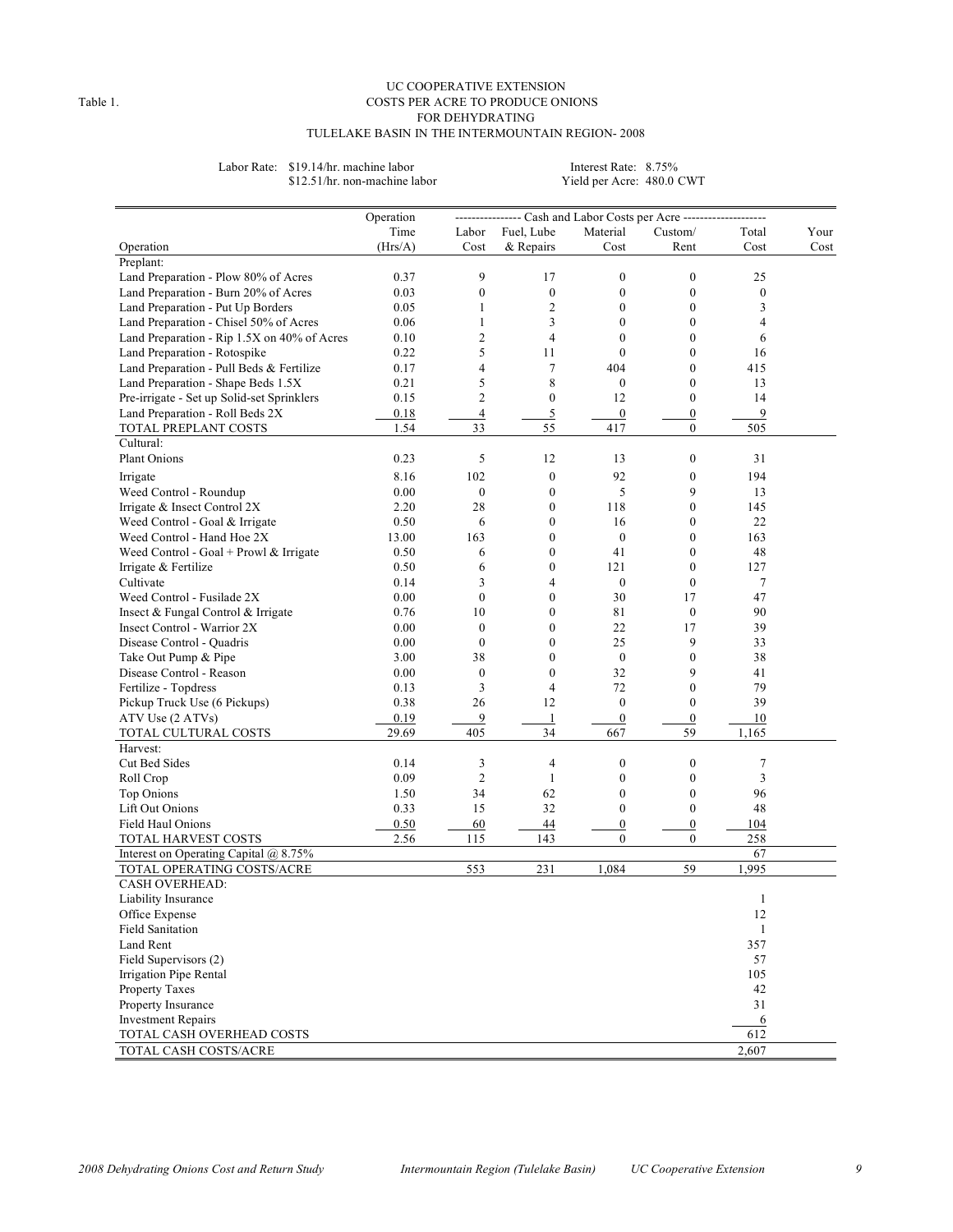#### UC COOPERATIVE EXTENSION

#### Table 1 continued

| <b>NON-CASH OVERHEAD:</b>     |               |                   |       |
|-------------------------------|---------------|-------------------|-------|
|                               | Per producing | -- Annual Cost -- |       |
| Investment                    | Acre          | Capital Recovery  |       |
| Shop Building                 | 50            |                   | 4     |
| Storage Building              | 20            |                   |       |
| Fuel Tanks & Pumps            | 15            |                   |       |
| Shop Tools                    | 10            |                   |       |
| Portable Pump                 |               |                   |       |
| Land                          | 3,784         | 236               | 236   |
| Semi Truck & Lowbed Trailer   | 25            |                   |       |
| Tool Carrier                  | 12            |                   |       |
| Truck - Service 2 Ton         | 27            | n                 |       |
| Pipe Trailers                 | 24            |                   |       |
| Fuel Wagons                   |               |                   |       |
| Equipment                     | 550           | 69                | 69    |
| TOTAL NON-CASH OVERHEAD COSTS | 4,527         | 327               | 327   |
| TOTAL COSTS/ACRE              |               |                   | 2,935 |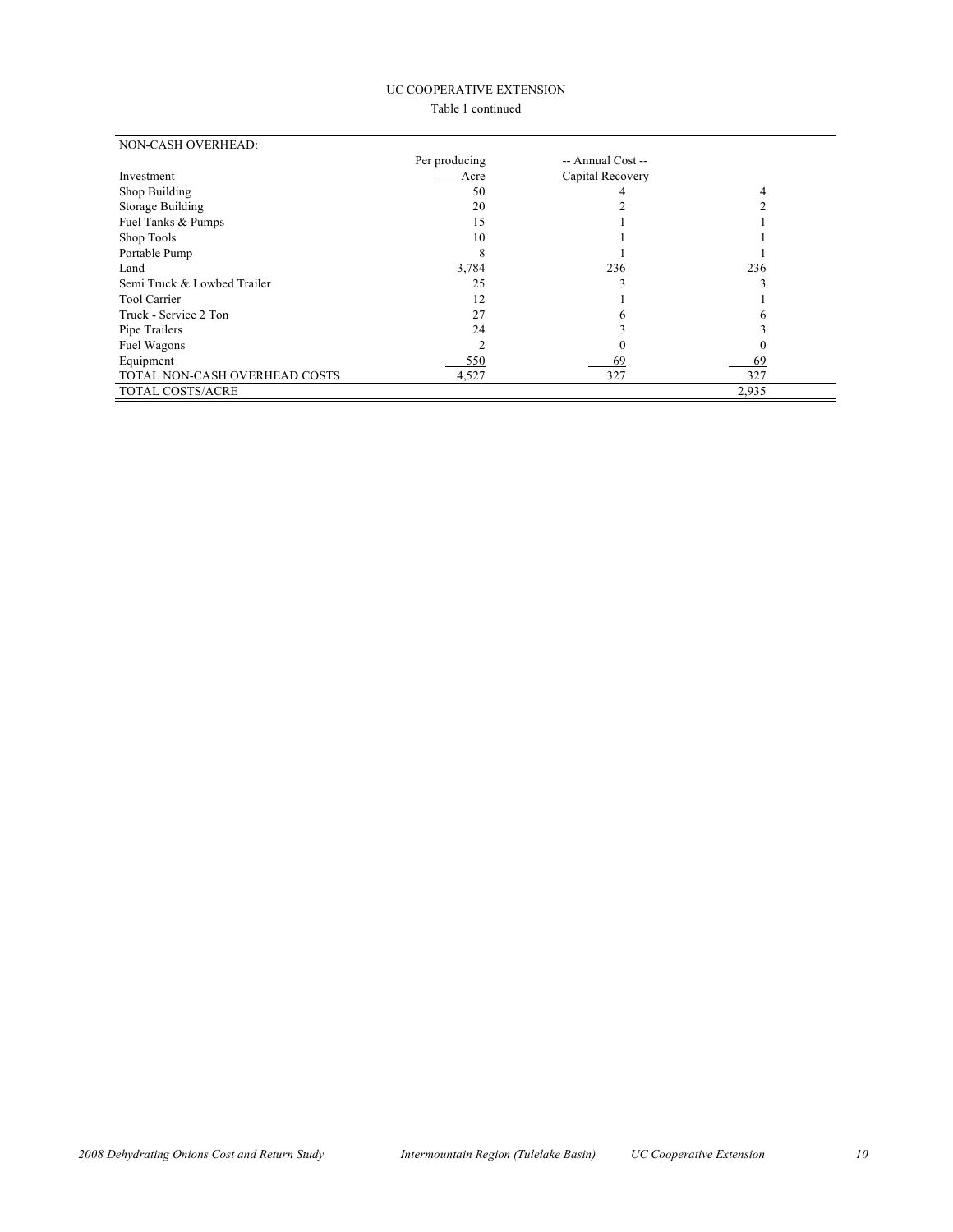#### UC COOPERATIVE EXTENSION Table 2 COSTS AND RETURNS PER ACRE TO PRODUCE ONIONS FOR DEHYDRATING TULELAKE BASIN IN THE INTERMOUNTAIN REGION- 2008

Labor Rate: \$19.14/hr. machine labor \$12.51/hr. non-machine labor

| Price or<br>Value or<br>Your<br>Cost/Unit<br>Quantity/Acre Unit<br>Cost/Acre<br>Cost<br><b>GROSS RETURNS</b><br>2,640<br>Onions for Dehydrating<br>480.0 Cwt<br>5.50<br>TOTAL GROSS RETURNS FOR ONIONS<br>2,640<br>OPERATING COSTS |
|------------------------------------------------------------------------------------------------------------------------------------------------------------------------------------------------------------------------------------|
|                                                                                                                                                                                                                                    |
|                                                                                                                                                                                                                                    |
|                                                                                                                                                                                                                                    |
|                                                                                                                                                                                                                                    |
|                                                                                                                                                                                                                                    |
| Fertilizer:                                                                                                                                                                                                                        |
| 20.00 Gal<br>2.23<br>45<br>$10-34-0$                                                                                                                                                                                               |
| $16-20-0$<br>150.00 Lb N<br>244<br>1.63                                                                                                                                                                                            |
| 44<br>Zinc<br>20.00 Lb<br>2.18                                                                                                                                                                                                     |
| 10.00 Lb<br>56<br>Copper<br>5.64                                                                                                                                                                                                   |
| 10.00 Lb<br>1.54<br>15<br>Manganese                                                                                                                                                                                                |
| 15.00 Gal<br>UN-32<br>5.21<br>78                                                                                                                                                                                                   |
| APS<br>10.00 Gal<br>2.46<br>25                                                                                                                                                                                                     |
| $21 - 0 - 0 - 24$<br>400.00 Lb<br>72<br>0.18                                                                                                                                                                                       |
| Irrigation:                                                                                                                                                                                                                        |
| Water - Pumped<br>6.11<br>195<br>35.36 AcIn                                                                                                                                                                                        |
| Insecticide:                                                                                                                                                                                                                       |
| Lorsban 15G<br>6.70 Lb<br>1.96<br>13                                                                                                                                                                                               |
| Lannate LV<br>6.00 Pint<br>6.74<br>40                                                                                                                                                                                              |
| Warrior T<br>7.68 FlOz<br>22<br>2.90                                                                                                                                                                                               |
| Custom:                                                                                                                                                                                                                            |
| 59<br>Air Application<br>7.00 Acre<br>8.50                                                                                                                                                                                         |
| Herbicide:                                                                                                                                                                                                                         |
| 1.00 Pint<br>4.644<br>5<br>Roundup                                                                                                                                                                                                 |
| Goal 2XL<br>8.00 FlOz<br>7<br>0.826                                                                                                                                                                                                |
| 4.00 Pint<br>20<br>Prowl H <sub>2</sub> O<br>4.955                                                                                                                                                                                 |
| Fusilade DX<br>20.00 FlOz<br>30<br>1.49                                                                                                                                                                                            |
| Fungicide:                                                                                                                                                                                                                         |
| 8.00 Pint<br>101<br>Vydate L<br>12.64                                                                                                                                                                                              |
| Bravo Weatherstik<br>3.00 Pint<br>5.23<br>16                                                                                                                                                                                       |
| 8.00 FlOz<br>25<br>Quadris<br>3.08                                                                                                                                                                                                 |
| Reason 500 SC<br>8.00 FlOz<br>32<br>4.00                                                                                                                                                                                           |
| 8.13 Hrs<br>156<br>Labor (machine)<br>19.14                                                                                                                                                                                        |
| 31.80 Hrs<br>398<br>Labor (non-machine)<br>12.51                                                                                                                                                                                   |
| Fuel - Gas<br>3.10<br>3.42 Gal<br>11                                                                                                                                                                                               |
| Fuel - Diesel<br>59.04 Gal<br>2.50<br>148                                                                                                                                                                                          |
| Lube<br>24                                                                                                                                                                                                                         |
| 49<br>Machinery repair                                                                                                                                                                                                             |
| Interest on Operating Capital @ 8.75%<br>67                                                                                                                                                                                        |
| 1.995<br>TOTAL OPERATING COSTS/ACRE                                                                                                                                                                                                |
| NET RETURNS ABOVE OPERATING COSTS<br>645                                                                                                                                                                                           |
| <b>CASH OVERHEAD COSTS:</b>                                                                                                                                                                                                        |
| Liability Insurance<br>1                                                                                                                                                                                                           |
| Office Expense<br>12                                                                                                                                                                                                               |
| <b>Field Sanitation</b><br>1                                                                                                                                                                                                       |
| Land Rent<br>357                                                                                                                                                                                                                   |
| Field Supervisors (2)<br>57                                                                                                                                                                                                        |
| Irrigation Pipe Rental<br>105                                                                                                                                                                                                      |
| 42<br>Property Taxes                                                                                                                                                                                                               |
| Property Insurance<br>31                                                                                                                                                                                                           |
| <b>Investment Repairs</b><br>6                                                                                                                                                                                                     |
| TOTAL CASH OVERHEAD COSTS/ACRE<br>612                                                                                                                                                                                              |
| TOTAL CASH COSTS/ACRE<br>2,607                                                                                                                                                                                                     |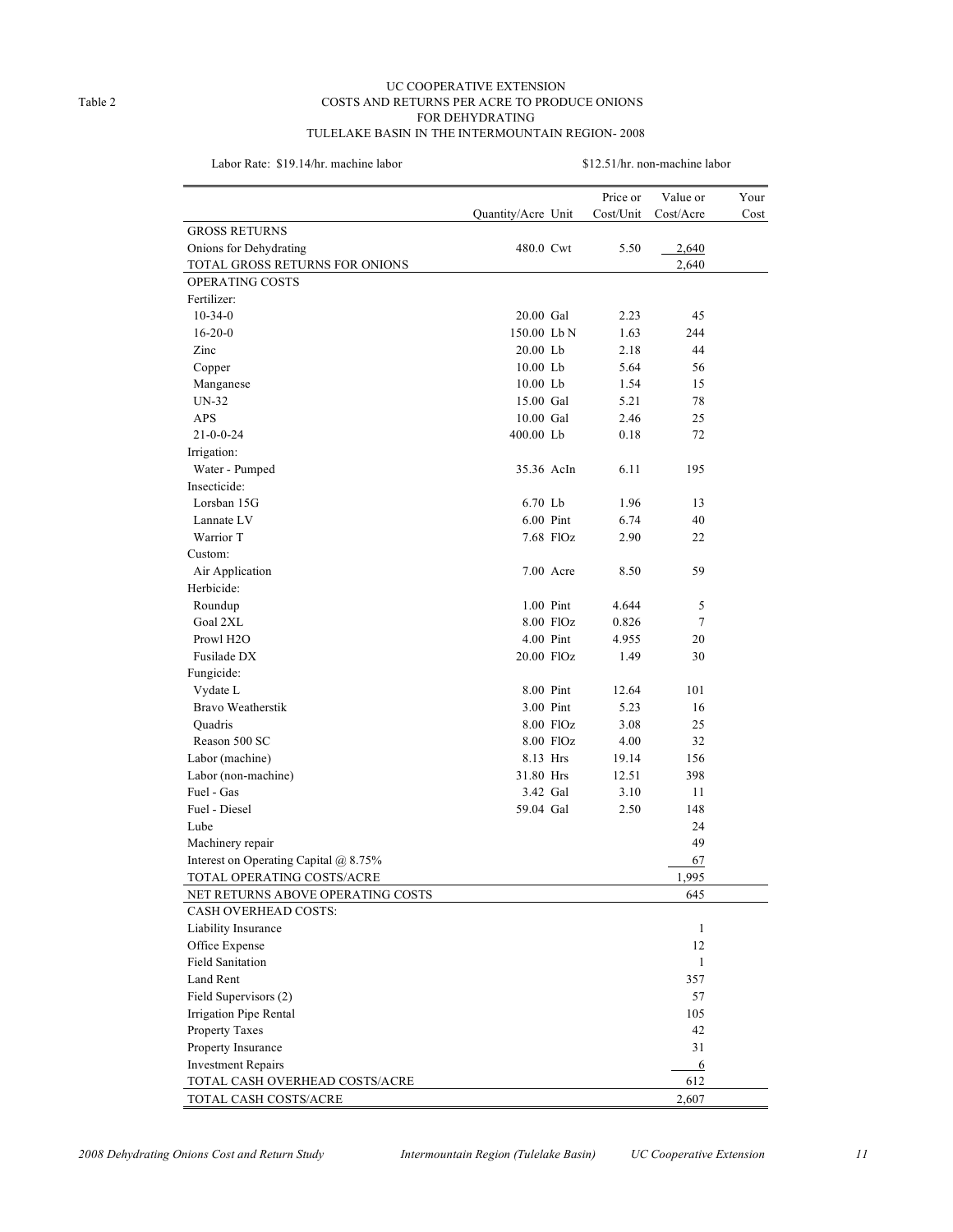#### UC COOPERATIVE EXTENSION Table 2 continued

| NON-CASH OVERHEAD COSTS (CAPITAL RECOVERY): |        |  |
|---------------------------------------------|--------|--|
| Shop Building                               | 4      |  |
| Storage Building                            | າ      |  |
| Fuel Tanks & Pumps                          |        |  |
| Shop Tools                                  |        |  |
| Portable Pump                               |        |  |
| Land                                        | 236    |  |
| Semi Truck & Lowbed Trailer                 | 3      |  |
| <b>Tool Carrier</b>                         |        |  |
| Truck - Service 2 Ton                       | 6      |  |
| Pipe Trailers                               |        |  |
| Fuel Wagons                                 | 0      |  |
| Equipment                                   | 69     |  |
| TOTAL NON-CASH OVERHEAD COSTS/ACRE          | 327    |  |
| TOTAL COSTS/ACRE                            | 2,935  |  |
| <b>NET RETURNS ABOVE TOTAL COSTS</b>        | $-295$ |  |

 $\sqrt{8}$  Total returns will vary across farms because of differing support under government programs.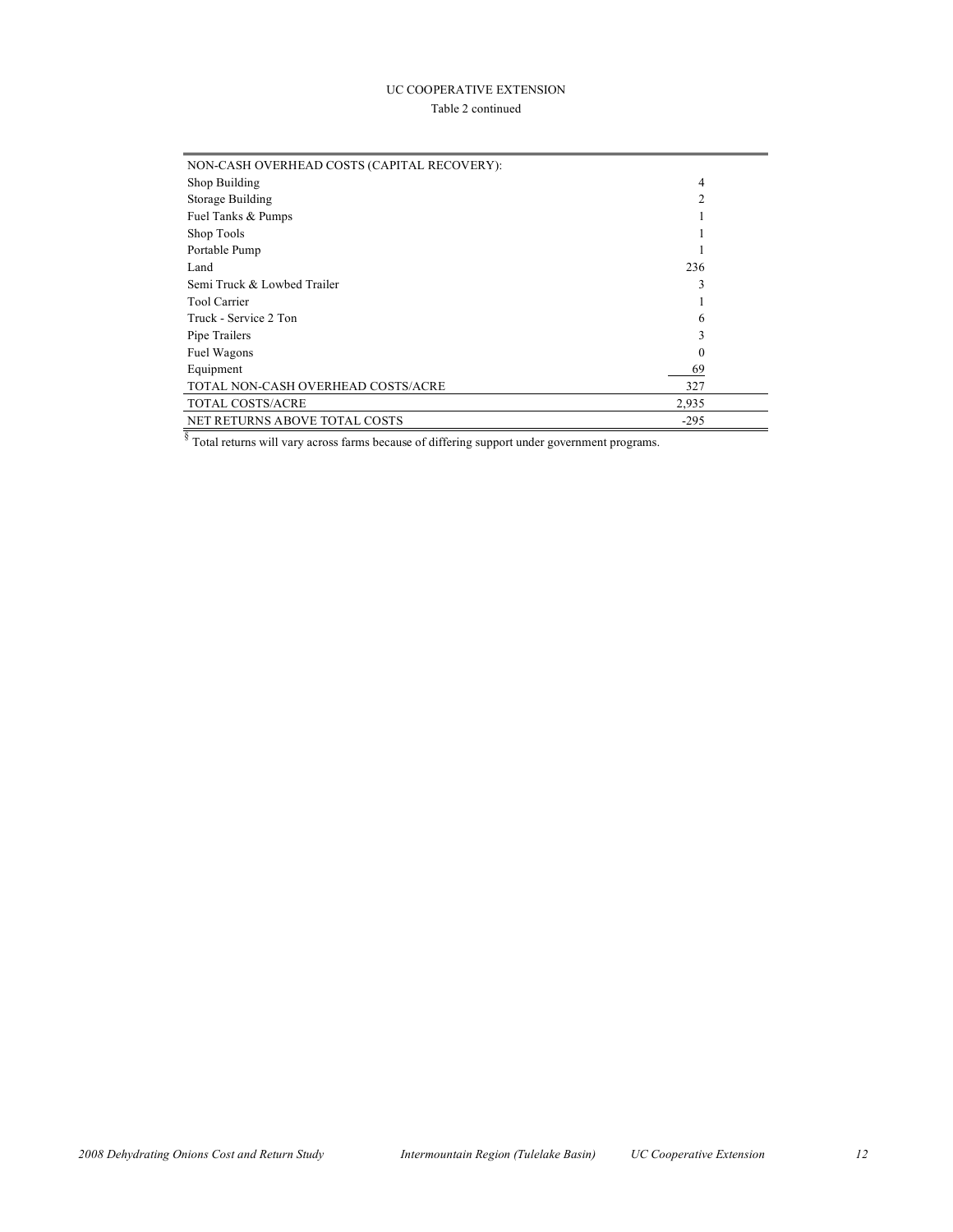#### UC COOPERATIVE EXTENSION Table 3. MONTHLY CASH COSTS PER ACRE TO PRODUCE ONIONS FOR DEHYDRATING TULELAKE BASIN IN THE INTERMOUNTAIN REGION- 2008

| Beginning NOV 07                           | <b>NOV</b>       | DEC              | JAN              | FEB              | <b>MAR</b>       |                  | APR MAY          | <b>JUN</b>       | JUL              | AUG              | <b>SEP</b>       | OCT              | <b>TOTAL</b>     |
|--------------------------------------------|------------------|------------------|------------------|------------------|------------------|------------------|------------------|------------------|------------------|------------------|------------------|------------------|------------------|
| Ending<br>OCT <sub>08</sub>                | 07               | 07               | 08               | 08               | 08               | 08               | 08               | 08               | 08               | 08               | 08               | 08               |                  |
| Preplant:                                  |                  |                  |                  |                  |                  |                  |                  |                  |                  |                  |                  |                  |                  |
| Land Prep: Plow 80% of Acres               | 25               |                  |                  |                  |                  |                  |                  |                  |                  |                  |                  |                  | 25               |
| Land Prep-Burn Fields 20% of Acres         |                  |                  |                  |                  | $\boldsymbol{0}$ |                  |                  |                  |                  |                  |                  |                  | $\boldsymbol{0}$ |
|                                            |                  |                  |                  |                  | 3                |                  |                  |                  |                  |                  |                  |                  | 3                |
| Land Prep: Put Up Borders                  |                  |                  |                  |                  |                  |                  |                  |                  |                  |                  |                  |                  | 4                |
| Land Prep: Chisel 50% of Acres             |                  |                  |                  |                  |                  | 4                |                  |                  |                  |                  |                  |                  |                  |
| Land Prep: Rip 1.5X on 40% of Acres        |                  |                  |                  |                  |                  | 6                |                  |                  |                  |                  |                  |                  | 6                |
| Land Prep: Rotospike                       |                  |                  |                  |                  |                  | 16               |                  |                  |                  |                  |                  |                  | 16               |
| Land Prep: Pull Beds & Fertilize           |                  |                  |                  |                  |                  | 415              |                  |                  |                  |                  |                  |                  | 415              |
| Land Prep: Shape Beds 1.5X                 |                  |                  |                  |                  |                  | 13               |                  |                  |                  |                  |                  |                  | 13               |
| Pre-irrigate - Set Up Solid-set Sprinklers |                  |                  |                  |                  |                  | 14               |                  |                  |                  |                  |                  |                  | 14               |
| Land Prep: Roll Beds 2X                    |                  |                  |                  |                  |                  | 9                |                  |                  |                  |                  |                  |                  | 9                |
| TOTAL PREPLANT COSTS                       | 25               |                  |                  |                  | 3                | 477              |                  |                  |                  |                  |                  |                  | 505              |
| Cultural:                                  |                  |                  |                  |                  |                  |                  |                  |                  |                  |                  |                  |                  |                  |
| Plant Onions                               |                  |                  |                  |                  |                  | 31               |                  |                  |                  |                  |                  |                  | 31               |
| Irrigate                                   |                  |                  |                  |                  |                  | 145              |                  |                  | 29               |                  | 21               |                  | 194              |
| Weed Control - Roundup                     |                  |                  |                  |                  |                  | 13               |                  |                  |                  |                  |                  |                  | 13               |
| Irrigate & Insect Control                  |                  |                  |                  |                  |                  |                  | 145              |                  |                  |                  |                  |                  | 145              |
| Weed Control - Goal & Irrigate             |                  |                  |                  |                  |                  |                  | 22               |                  |                  |                  |                  |                  | 22               |
| Weed Control - Hand Hoe 2X                 |                  |                  |                  |                  |                  |                  |                  | 100              | 63               |                  |                  |                  | 163              |
| Weed Control - Goal + Prowl $&$ Irrigate   |                  |                  |                  |                  |                  |                  |                  | 48               |                  |                  |                  |                  | 48               |
| Irrigate & Fertilize                       |                  |                  |                  |                  |                  |                  |                  | 127              |                  |                  |                  |                  | 127              |
| Cultivate                                  |                  |                  |                  |                  |                  |                  |                  | 7                |                  |                  |                  |                  | 7                |
| Weed Control - Fusilade 2X                 |                  |                  |                  |                  |                  |                  |                  |                  | 23               | 23               |                  |                  | 47               |
| Insect & Fungal Control & Irrigate         |                  |                  |                  |                  |                  |                  |                  |                  | 45               | 45               |                  |                  | 90               |
| Insect Control - Warrior 2X                |                  |                  |                  |                  |                  |                  |                  |                  | 20               |                  | 20               |                  | 39               |
| Disease Control - Quadris                  |                  |                  |                  |                  |                  |                  |                  |                  |                  | 33               |                  |                  | 33               |
| Take Out Pump & Pipe                       |                  |                  |                  |                  |                  |                  |                  |                  |                  |                  | 38               |                  | 38               |
| Disease Control - Reason                   |                  |                  |                  |                  |                  |                  |                  |                  |                  |                  | 41               |                  | 41               |
| Fertilize - Topdress                       |                  |                  |                  |                  |                  |                  |                  |                  |                  |                  | 79               |                  | 79               |
| Pickup Truck Use (6 Pickups)               |                  |                  |                  |                  |                  |                  |                  |                  |                  |                  |                  | 39               | 39               |
| ATV Use (2 ATVs)                           |                  |                  |                  |                  |                  |                  |                  |                  |                  |                  | $\mathbf{1}$     | $\mathbf{1}$     | 10               |
| TOTAL CULTURAL COSTS                       | 1                |                  | 1                | 1                | 1                | 189              | 168              | 283              | 181              | 102              | 198              | 40               | 1,165            |
| Harvest:                                   |                  |                  |                  |                  |                  |                  |                  |                  |                  |                  |                  |                  |                  |
| Cut Bed Sides                              |                  |                  |                  |                  |                  |                  |                  |                  |                  |                  |                  | 7                |                  |
| Roll Crop                                  |                  |                  |                  |                  |                  |                  |                  |                  |                  |                  |                  | 3                | 7<br>3           |
|                                            |                  |                  |                  |                  |                  |                  |                  |                  |                  |                  |                  | 96               | 96               |
| Top Onions                                 |                  |                  |                  |                  |                  |                  |                  |                  |                  |                  |                  |                  |                  |
| Lift Out Onions                            |                  |                  |                  |                  |                  |                  |                  |                  |                  |                  |                  | 48               | 48               |
| Field Haul Onions                          |                  |                  |                  |                  |                  |                  |                  |                  |                  |                  |                  | 104              | <u>104</u>       |
| TOTAL HARVEST COSTS                        |                  |                  |                  |                  |                  |                  |                  |                  |                  |                  |                  | 258              | 258              |
| Interest on Operating Capital $@$ 8.75%    | $\boldsymbol{0}$ | $\boldsymbol{0}$ | 0                | $\boldsymbol{0}$ | $\boldsymbol{0}$ | 5                | 6                | 8                | 10               | 10               | 12               | 14               | 67               |
| TOTAL OPERATING COSTS/ACRE                 | 26               | 1                | 1                | 1                | 4                | 671              | 174              | 291              | 190              | 113              | 210              | 312              | 1,995            |
| CASH OVERHEAD:                             |                  |                  |                  |                  |                  |                  |                  |                  |                  |                  |                  |                  |                  |
| Liability Insurance                        |                  |                  | $\mathbf{1}$     |                  |                  |                  |                  |                  |                  |                  |                  |                  | $\mathbf{1}$     |
| Office Expense                             | $\mathbf{1}$     | 1                | $\mathbf{1}$     | 1                | $\mathbf{1}$     | $\mathbf{1}$     | 1                | 1                | 1                | 1                | 1                | $\mathbf{1}$     | 12               |
| <b>Field Sanitation</b>                    | $\boldsymbol{0}$ | $\boldsymbol{0}$ | $\mathbf{0}$     | $\boldsymbol{0}$ | $\boldsymbol{0}$ | $\boldsymbol{0}$ | $\boldsymbol{0}$ | $\boldsymbol{0}$ | $\boldsymbol{0}$ | $\boldsymbol{0}$ | $\boldsymbol{0}$ | $\boldsymbol{0}$ | $\mathbf{1}$     |
| Land Rent                                  | 357              |                  |                  |                  |                  |                  |                  |                  |                  |                  |                  |                  | 357              |
| Field Supervisors (2)                      | 5                | 5                | 5                | 5                | 5                | 5                | 5                | 5                | 5                | 5                | 5                | 5                | 57               |
| Irrigation Pipe Rental                     | 9                | 9                | 9                | 9                | 9                | 9                | 9                | 9                | 9                | 9                | 9                | 9                | 105              |
| Property Taxes                             |                  |                  |                  | 21               |                  |                  |                  |                  | 21               |                  |                  |                  | 42               |
| Property Insurance                         |                  |                  |                  | 16               |                  |                  |                  |                  | 16               |                  |                  |                  | 31               |
| <b>Investment Repairs</b>                  | $\boldsymbol{0}$ | $\boldsymbol{0}$ | $\boldsymbol{0}$ | $\overline{0}$   | $\overline{0}$   | $\overline{0}$   | $\boldsymbol{0}$ | $\bf{0}$         | $\boldsymbol{0}$ | $\boldsymbol{0}$ | $\overline{0}$   | $\overline{0}$   | 6                |
| TOTAL CASH OVERHEAD COSTS                  | 372              | 15               | 16               | 52               | 15               | 15               | 15               | 15               | 52               | 15               | 15               | 15               | 612              |
| TOTAL CASH COSTS/ACRE                      | 398              | 16               | 17               | 53               | 19               | 686              | 189              | 306              | 242              | 128              | 225              | 327              | 2,607            |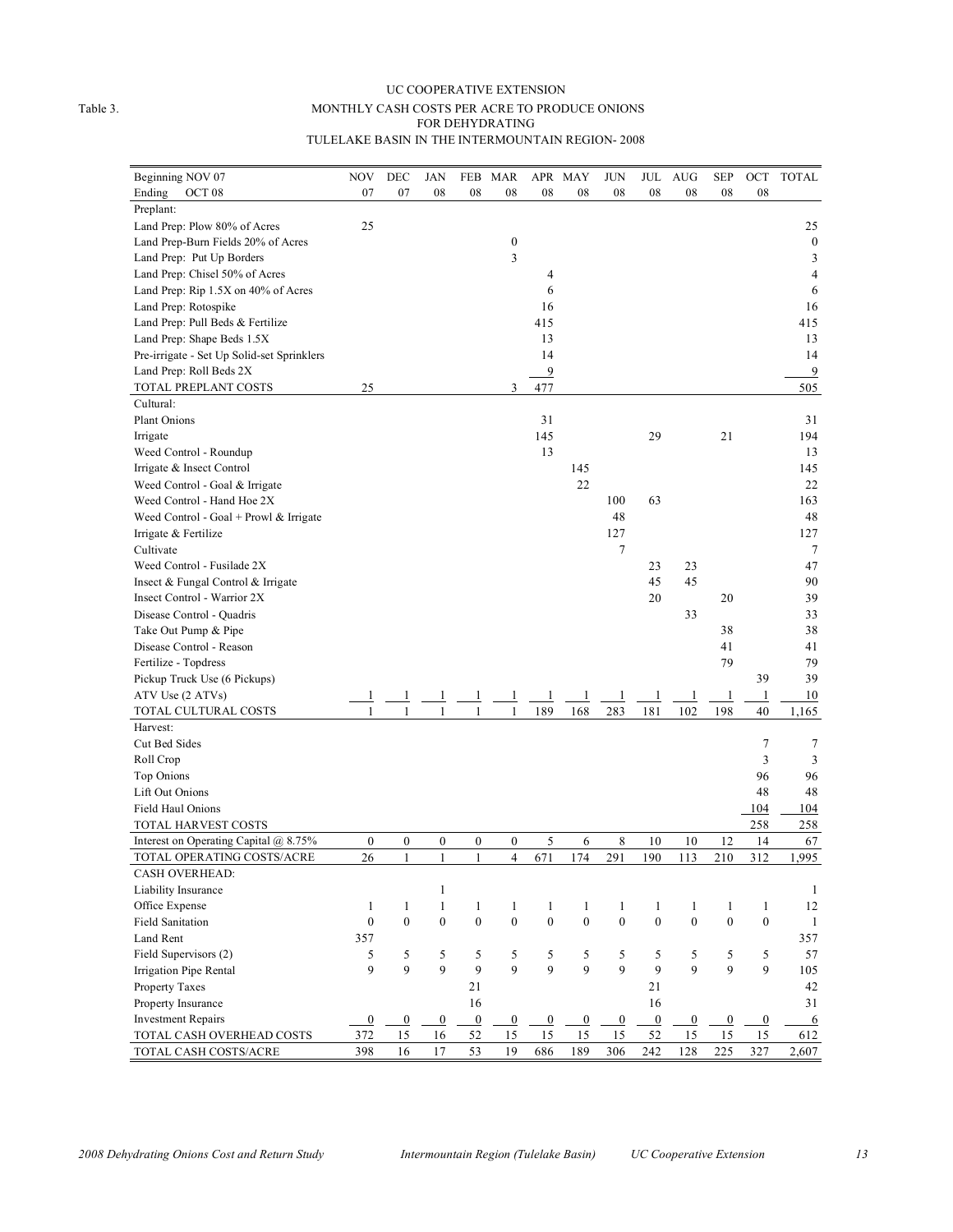#### UC COOPERATIVE EXTENSION Table 4. WHOLE FARM ANNUAL EQUIPMENT, INVESTMENT, AND BUSINESS OVERHEAD COSTS ONIONS FOR DEHYDRATING TULELAKE BASIN IN THE INTERMOUNTAIN REGION- 2008

|    |                             | - Cash Overhead - |      |         |          |        |       |         |
|----|-----------------------------|-------------------|------|---------|----------|--------|-------|---------|
|    |                             |                   | Yrs  | Salvage | Capital  | Insur- |       |         |
| Yr | Description                 | Price             | Life | Value   | Recovery | ance   | Taxes | Total   |
| 08 | 125 HP 4WD Tractor          | 82,000            | 10   | 24,222  | 9,457    | 393    | 531   | 10,381  |
| 08 | 150 HP 4WD Tractor          | 115,000           | 10   | 33,969  | 13,263   | 551    | 745   | 14,559  |
| 08 | 175 HP 4WD Tractor          | 140,000           | 10   | 41,354  | 16,147   | 671    | 907   | 17,724  |
| 08 | 200 HP 4WD Tractor          | 170,000           | 10   | 50,215  | 19,607   | 815    | 1,101 | 21,522  |
| 08 | 225 HP 4WD Tractor          | 182,000           | 10   | 53,760  | 20,991   | 872    | 1,179 | 23,042  |
| 08 | 75 HP 4WD Tractor           | 42,500            | 10   | 12,554  | 4,902    | 204    | 275   | 5,381   |
| 08 | <b>ATV</b>                  | 4,273             | 5    | 1,915   | 683      | 23     | 31    | 737     |
| 08 | <b>ATV</b>                  | 4,273             | 5    | 1,915   | 683      | 23     | 31    | 737     |
| 08 | Bed Shaper 6 Row            | 13,292            | 10   | 2,351   | 1,651    | 58     | 78    | 1,787   |
| 08 | Chisel - 20'                | 28,500            | 10   | 5,040   | 3,540    | 124    | 168   | 3,832   |
| 08 | Cultivator - Sled 6 Row     | 4,980             | 10   | 881     | 619      | 22     | 29    | 670     |
| 08 | Disc - Border 15'           | 7,984             | 10   | 1,412   | 992      | 35     | 47    | 1,074   |
| 08 | Fertilizer Applicator 6 Row | 3,573             | 10   | 632     | 444      | 16     | 21    | 480     |
| 08 | Harvester                   | 49,457            | 10   | 4,946   | 6,429    | 201    | 272   | 6,902   |
| 08 | Lister - 6 Row              | 20,176            | 5    | 6,572   | 3,662    | 99     | 134   | 3,895   |
| 08 | Mower - Flail - 15          | 28,000            | 10   | 4,952   | 3,478    | 122    | 165   | 3,765   |
| 08 | Pickup $-1/2$ Ton           | 22,757            | 5    | 10,199  | 3,639    | 122    | 165   | 3,926   |
| 08 | Pickup - 1/2 Ton            | 22,757            | 5    | 10,199  | 3,639    | 122    | 165   | 3,926   |
| 08 | Pickup - 1/2 Ton            | 22,757            | 5    | 10,199  | 3,639    | 122    | 165   | 3,926   |
| 08 | Pickup - 1/2 Ton            | 22,757            | 5    | 10,199  | 3,639    | 122    | 165   | 3,926   |
| 08 | Pickup - 3/4 Ton            | 27,112            | 5    | 12,151  | 4,335    | 145    | 196   | 4,677   |
| 08 | Pickup - 3/4 Ton            | 27,112            | 5    | 12,151  | 4,335    | 145    | 196   | 4,677   |
| 08 | Planter - Vacuum 6 Row      | 20,277            | 10   | 3,586   | 2,519    | 88     | 119   | 2,726   |
| 08 | Plow - 18' Rollover         | 12,023            | 10   | 2,126   | 1,494    | 52     | 71    | 1,617   |
| 08 | Flat Roller - 18'           | 14,139            | 10   | 2,500   | 1,756    | 62     | 83    | 1,901   |
| 08 | Ripper - 14'                | 29,000            | 10   | 5,128   | 3,602    | 126    | 171   | 3,899   |
| 08 | Rotospike - 15"             | 29,000            | 10   | 5,128   | 3,602    | 126    | 171   | 3,899   |
| 08 | Saddle Tank - 300 Gal       | 2,374             | 10   | 420     | 295      | 10     | 14    | 319     |
| 08 | <b>Trailer Dollie</b>       | 1,451             | 15   | 139     | 146      | 6      | 8     | 160     |
| 08 | <b>Trailer Dollie</b>       | 1,451             | 15   | 139     | 146      | 6      | 8     | 160     |
|    | <b>TOTAL</b>                | 1,150,975         |      | 330,954 | 143,334  | 5,483  | 7,410 | 156,227 |
|    | 55% of New Cost *           | 633,036           |      | 182,025 | 78,834   | 3,016  | 4,075 | 85,925  |

#### ANNUAL EQUIPMENT COSTS

\*Used to reflect a mix of new and used equipment

| ANNUAL INVESTMENT COSTS     |         |      |         |          |        |       |              |        |  |
|-----------------------------|---------|------|---------|----------|--------|-------|--------------|--------|--|
| ------ Cash Overhead ------ |         |      |         |          |        |       |              |        |  |
|                             |         | Yrs  | Salvage | Capital  | Insur- |       |              |        |  |
| Description                 | Price   | Life | Value   | Recovery | ance   | Taxes | Repairs      | Total  |  |
| <b>INVESTMENT</b>           |         |      |         |          |        |       |              |        |  |
| Fuel Tanks & Pumps          | 21,949  | 20   | 2,195   | 1,895    | 89     | 121   | 439          | 2,544  |  |
| Fuel Wagons                 | 2,186   | 10   | 219     | 284      | 9      | 12    | 44           | 349    |  |
| Land                        | 140,000 | 20   | 140,000 | 8,750    | 1,036  | 1,400 | $\mathbf{0}$ | 11,186 |  |
| Pipe Trailers               | 35,000  | 10   | 700     | 4,759    | 132    | 178   | 700          | 5,770  |  |
| Portable Pump               | 11,774  | 20   | 1,177   | 1,016    | 48     | 65    | 589          | 1,718  |  |
| Semi Truck & Lowbed Trailer | 36,170  | 15   | 3,617   | 3,633    | 147    | 199   | 531          | 4,510  |  |
| Shop Building               | 72,168  | 25   | 7,217   | 5,653    | 294    | 397   | 722          | 7,066  |  |
| Shop Tools                  | 14,465  | 20   | 1,447   | 1,249    | 59     | 80    | 145          | 1,532  |  |
| Storage Building            | 29,112  | 20   | 2,911   | 2,513    | 118    | 160   | 586          | 3,377  |  |
| <b>Tool Carrier</b>         | 16,730  | 15   | 1,673   | 1,680    | 68     | 92    | 837          | 2,677  |  |
| Truck - Service 2 Ton       | 38,600  | 5    | 3,860   | 8,545    | 157    | 212   | 3,860        | 12,774 |  |
| <b>TOTAL INVESTMENT</b>     | 418,154 |      | 165,016 | 39,977   | 2,158  | 2,916 | 8,453        | 53,503 |  |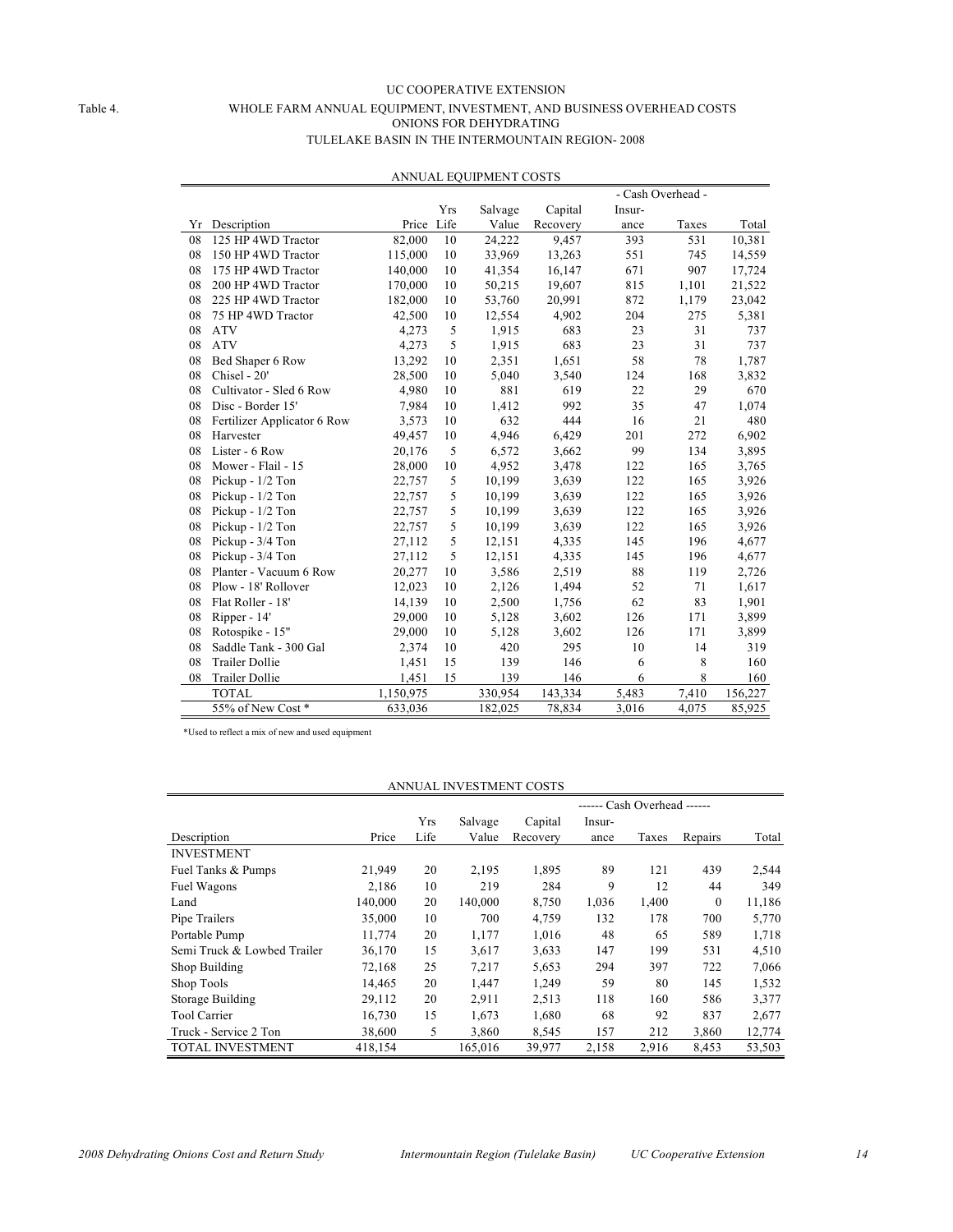#### UC COOPERATIVE EXTENSION

#### Table 4 continued

|                         | Units/ |      | Price/ | Total   |
|-------------------------|--------|------|--------|---------|
| Description             | Farm   | Unit | Unit   | Cost    |
| <b>Field Sanitation</b> | 1,500  | Acre | 1.00   | 1,500   |
| Field Supervisors (2)   | 1,500  | Acre | 54.67  | 82,005  |
| Irrigation Pipe Rental  | 1,500  | Acre | 101.28 | 151,920 |
| Land Rent               | 160    | Acre | 350.00 | 56,000  |
| Liability Insurance     | 1,500  | Acre | 0.87   | 1,305   |
| Office Expense          | 1.500  | Acre | 12.00  | 18,000  |

### ANNUAL BUSINESS OVERHEAD COSTS

 $\overline{a}$ 

#### UC COOPERATIVE EXTENSION Table 5. The state of the state of the HOURLY EQUIPMENT COSTS ONIONS FOR DEHYDRATING TULELAKE BASIN IN THE INTERMOUNTAIN REGION- 2008

|    | ---- COSTS PER HOUR ---------------------- |         |          |                   |      |               |                             |       |           |  |
|----|--------------------------------------------|---------|----------|-------------------|------|---------------|-----------------------------|-------|-----------|--|
|    |                                            | Actual  |          | - Cash Overhead - |      |               | -------- Operating -------- |       |           |  |
|    |                                            | Hours   | Capital  | Insur-            |      |               | Fuel &                      | Total | Total     |  |
| Yr | Description                                | Used    | Recovery | ance              |      | Taxes Repairs | Lube                        | Oper. | Costs/Hr. |  |
| 08 | 125 HP 4WD Tractor                         | 1,599.8 | 3.25     | 0.14              | 0.18 | 1.95          | 20.86                       | 22.81 | 26.38     |  |
| 08 | 150 HP 4WD Tractor                         | 1,599.8 | 4.56     | 0.19              | 0.26 | 2.73          | 25.03                       | 27.76 | 32.77     |  |
| 08 | 175 HP 4WD Tractor                         | 1,599.2 | 5.55     | 0.23              | 0.31 | 3.33          | 29.20                       | 32.53 | 38.62     |  |
| 08 | 200 HP 4WD Tractor                         | 1,607.5 | 6.71     | 0.28              | 0.38 | 4.04          | 33.37                       | 37.41 | 44.78     |  |
| 08 | 225 HP 4WD Tractor                         | 1,599.7 | 7.22     | 0.30              | 0.41 | 4.33          | 37.54                       | 41.87 | 49.79     |  |
| 08 | 75 HP 4WD Tractor                          | 1,599.3 | 1.69     | 0.07              | 0.09 | 1.01          | 10.59                       | 11.60 | 13.45     |  |
| 08 | <b>ATV</b>                                 | 149.0   | 2.52     | 0.08              | 0.11 | 0.25          | 3.56                        | 3.81  | 6.53      |  |
| 08 | <b>ATV</b>                                 | 149.0   | 2.52     | 0.08              | 0.11 | 0.25          | 3.56                        | 3.81  | 6.53      |  |
| 08 | Bed Shaper 6 Row                           | 199.4   | 4.55     | 0.16              | 0.22 | 2.54          | 0.00                        | 2.54  | 7.47      |  |
| 08 | Chisel - 20'                               | 199.8   | 9.75     | 0.34              | 0.46 | 5.50          | 0.00                        | 5.50  | 16.05     |  |
| 08 | Cultivator - Sled 6 Row                    | 199.8   | 1.70     | 0.06              | 0.08 | 0.95          | 0.00                        | 0.95  | 2.79      |  |
| 08 | Disc - Border 15'                          | 199.7   | 2.73     | 0.10              | 0.13 | 1.18          | 0.00                        | 1.18  | 4.14      |  |
| 08 | Fertilizer Applicator 6 Row                | 119.5   | 2.04     | 0.07              | 0.10 | 1.25          | 0.00                        | 1.25  | 3.46      |  |
| 08 | Harvester                                  | 124.5   | 28.40    | 0.89              | 1.20 | 17.41         | 33.37                       | 50.78 | 81.27     |  |
| 08 | Lister - 6 Row                             | 399.5   | 5.04     | 0.14              | 0.18 | 3.86          | 0.00                        | 3.86  | 9.22      |  |
| 08 | Mower - Flail - 15                         | 292.5   | 6.54     | 0.23              | 0.31 | 10.61         | 0.00                        | 10.61 | 17.69     |  |
| 08 | Pickup - 1/2 Ton                           | 284.0   | 7.05     | 0.24              | 0.32 | 1.35          | 8.91                        | 10.26 | 17.86     |  |
| 08 | Pickup - 1/2 Ton                           | 284.0   | 7.05     | 0.24              | 0.32 | 1.35          | 8.91                        | 10.26 | 17.86     |  |
| 08 | Pickup - 1/2 Ton                           | 284.0   | 7.05     | 0.24              | 0.32 | 1.35          | 8.91                        | 10.26 | 17.86     |  |
| 08 | Pickup - 1/2 Ton                           | 284.0   | 7.05     | 0.24              | 0.32 | 1.35          | 8.91                        | 10.26 | 17.86     |  |
| 08 | Pickup - 3/4 Ton                           | 284.0   | 8.39     | 0.28              | 0.38 | 1.61          | 10.70                       | 12.31 | 21.37     |  |
| 08 | Pickup - 3/4 Ton                           | 284.0   | 8.39     | 0.28              | 0.38 | 1.61          | 10.70                       | 12.31 | 21.37     |  |
| 08 | Planter - Vacuum 6 Row                     | 149.8   | 9.25     | 0.32              | 0.44 | 4.99          | 0.00                        | 4.99  | 15.00     |  |
| 08 | Plow - 18' Rollover                        | 248.1   | 3.31     | 0.12              | 0.16 | 3.05          | 0.00                        | 3.05  | 6.64      |  |
| 08 | Flat Roller - 18'                          | 199.7   | 4.84     | 0.17              | 0.23 | 1.47          | 0.00                        | 1.47  | 6.71      |  |
| 08 | Ripper - 14'                               | 199.2   | 9.95     | 0.35              | 0.47 | 5.99          | 0.00                        | 5.99  | 16.76     |  |
| 08 | Rotospike - 15"                            | 149.1   | 13.29    | 0.47              | 0.63 | 7.76          | 0.00                        | 7.76  | 22.14     |  |
| 08 | Saddle Tank - 300 Gal                      | 149.5   | 1.08     | 0.04              | 0.05 | 0.58          | 0.00                        | 0.58  | 1.76      |  |
| 08 | <b>Trailer Dollie</b>                      | 499.5   | 0.16     | 0.01              | 0.01 | 0.10          | 0.00                        | 0.10  | 0.28      |  |
| 08 | <b>Trailer Dollie</b>                      | 499.5   | 0.16     | 0.01              | 0.01 | 0.10          | 0.00                        | 0.10  | 0.28      |  |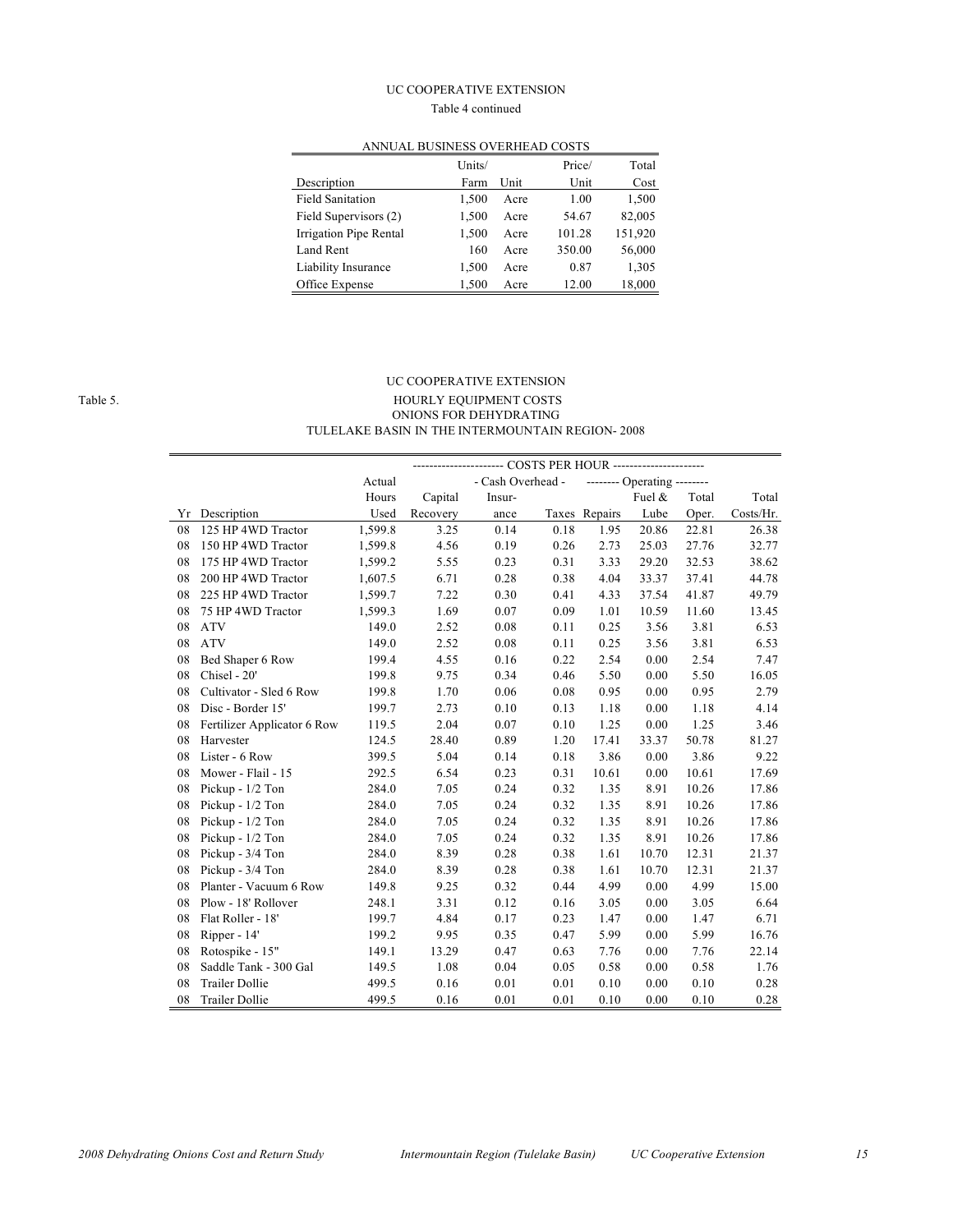#### UC COOPERATIVE EXTENSION Table 6. RANGING ANALYSIS ONIONS FOR DEHYDRATING TULELAKE BASIN IN THE INTERMOUNTAIN REGION- 2008

|                                 | YIELD (CWT/ACRE) |       |       |       |       |       |       |
|---------------------------------|------------------|-------|-------|-------|-------|-------|-------|
|                                 | 420              | 440   | 460   | 480   | 500   | 520   | 540   |
| <b>OPERATING COSTS/ACRE:</b>    |                  |       |       |       |       |       |       |
| Preplant Cost                   | 505              | 505   | 505   | 505   | 505   | 505   | 505   |
| Cultural Cost                   | 1,165            | 1,165 | 1,165 | 1,165 | 1,165 | 1,165 | 1,165 |
| <b>Harvest Cost</b>             | 226              | 237   | 247   | 258   | 269   | 280   | 290   |
| Interest on Operating Capital   | 67               | 67    | 67    | 67    | 67    | 67    | 67    |
| TOTAL OPERATING COSTS/ACRE      | 1.962            | 1.973 | 1.984 | 1,995 | 2.006 | 2,017 | 2,027 |
| TOTAL OPERATING COSTS/CWT       | 4.67             | 4.48  | 4.31  | 4.16  | 4.01  | 3.88  | 3.75  |
| <b>CASH OVERHEAD COSTS/ACRE</b> | 612              | 612   | 612   | 612   | 613   | 613   | 613   |
| TOTAL CASH COSTS/ACRE           | 2,575            | 2,586 | 2,596 | 2,607 | 2,618 | 2,629 | 2,640 |
| TOTAL CASH COSTS/CWT            | 6.13             | 5.88  | 5.64  | 5.43  | 5.24  | 5.06  | 4.89  |
| NON-CASH OVERHEAD COSTS/ACRE    | 325              | 326   | 326   | 327   | 328   | 329   | 329   |
| <b>TOTAL COSTS/ACRE</b>         | 2.899            | 2,911 | 2,923 | 2,935 | 2,946 | 2,958 | 2,970 |
| <b>TOTAL COSTS/CWT</b>          | 6.90             | 6.62  | 6.35  | 6.11  | 5.89  | 5.69  | 5.50  |

#### COSTS PER ACRE AT VARYING YIELD TO PRODUCE DEHYDRATING ONIONS

NET RETURNS PER ACRE ABOVE OPERATING COSTS FOR DEHYDRATING ONIONS

| <b>PRICE</b>  | YIELD  |            |        |       |       |       |       |  |
|---------------|--------|------------|--------|-------|-------|-------|-------|--|
| (DOLLARS/CWT) |        | (CWT/ACRE) |        |       |       |       |       |  |
| Onions        | 420    | 440        | 460    | 480   | 500   | 520   | 540   |  |
| 4.00          | $-282$ | $-213$     | $-144$ | $-75$ | -6    | 63    | 133   |  |
| 4.50          | $-72$  |            | 86     | 165   | 244   | 323   | 403   |  |
| 5.00          | 138    | 227        | 316    | 405   | 494   | 583   | 673   |  |
| 5.50          | 348    | 447        | 546    | 645   | 744   | 843   | 943   |  |
| 6.00          | 558    | 667        | 776    | 885   | 994   | 1,103 | 1,213 |  |
| 6.50          | 768    | 887        | 1,006  | 1,125 | 1,244 | 1,363 | 1,483 |  |
| 7.00          | 978    | 1,107      | 1,236  | 1,365 | 1,494 | 1,623 | 1,753 |  |

#### NET RETURN PER ACRE ABOVE CASH COST FOR DEHYDRATING ONIONS

| <b>PRICE</b>  | YIELD  |            |        |        |        |        |        |  |  |
|---------------|--------|------------|--------|--------|--------|--------|--------|--|--|
| (DOLLARS/CWT) |        | (CWT/ACRE) |        |        |        |        |        |  |  |
| Onions        | 420    | 440        | 460    | 480    | 500    | 520    | 540    |  |  |
| 4.00          | $-895$ | $-826$     | $-756$ | $-687$ | $-618$ | $-549$ | $-480$ |  |  |
| 4.50          | $-685$ | $-606$     | $-526$ | $-447$ | $-368$ | $-289$ | $-210$ |  |  |
| 5.00          | $-475$ | $-386$     | $-296$ | $-207$ | $-118$ | $-29$  | 60     |  |  |
| 5.50          | $-265$ | $-166$     | -66    | 33     | 132    | 231    | 330    |  |  |
| 6.00          | $-55$  | 54         | 164    | 273    | 382    | 491    | 600    |  |  |
| 6.50          | 155    | 274        | 394    | 513    | 632    | 751    | 870    |  |  |
| 7.00          | 365    | 494        | 624    | 753    | 882    | 1,011  | 1,140  |  |  |

#### NET RETURNS PER ACRE ABOVE TOTAL COST FOR DEHYDRATING ONIONS

| <b>PRICE</b>  |          |            |          | YIELD    |        |        |          |  |  |
|---------------|----------|------------|----------|----------|--------|--------|----------|--|--|
| (DOLLARS/CWT) |          | (CWT/ACRE) |          |          |        |        |          |  |  |
| Onions        | 420      | 440        | 460      | 480      | 500    | 520    | 540      |  |  |
| 4.00          | $-1.219$ | $-1.151$   | $-1,083$ | $-1,015$ | $-946$ | $-878$ | $-810$   |  |  |
| 4.50          | $-1,009$ | $-931$     | $-853$   | $-775$   | $-696$ | $-618$ | $-540$   |  |  |
| 5.00          | $-799$   | $-711$     | $-623$   | $-535$   | $-446$ | $-358$ | $-270$   |  |  |
| 5.50          | $-589$   | $-491$     | $-393$   | $-295$   | $-196$ | -98    | $\Omega$ |  |  |
| 6.00          | $-379$   | $-271$     | $-163$   | $-55$    | 54     | 162    | 270      |  |  |
| 6.50          | $-169$   | $-51$      | 67       | 185      | 304    | 422    | 540      |  |  |
| 7.00          | 41       | 169        | 297      | 425      | 554    | 682    | 810      |  |  |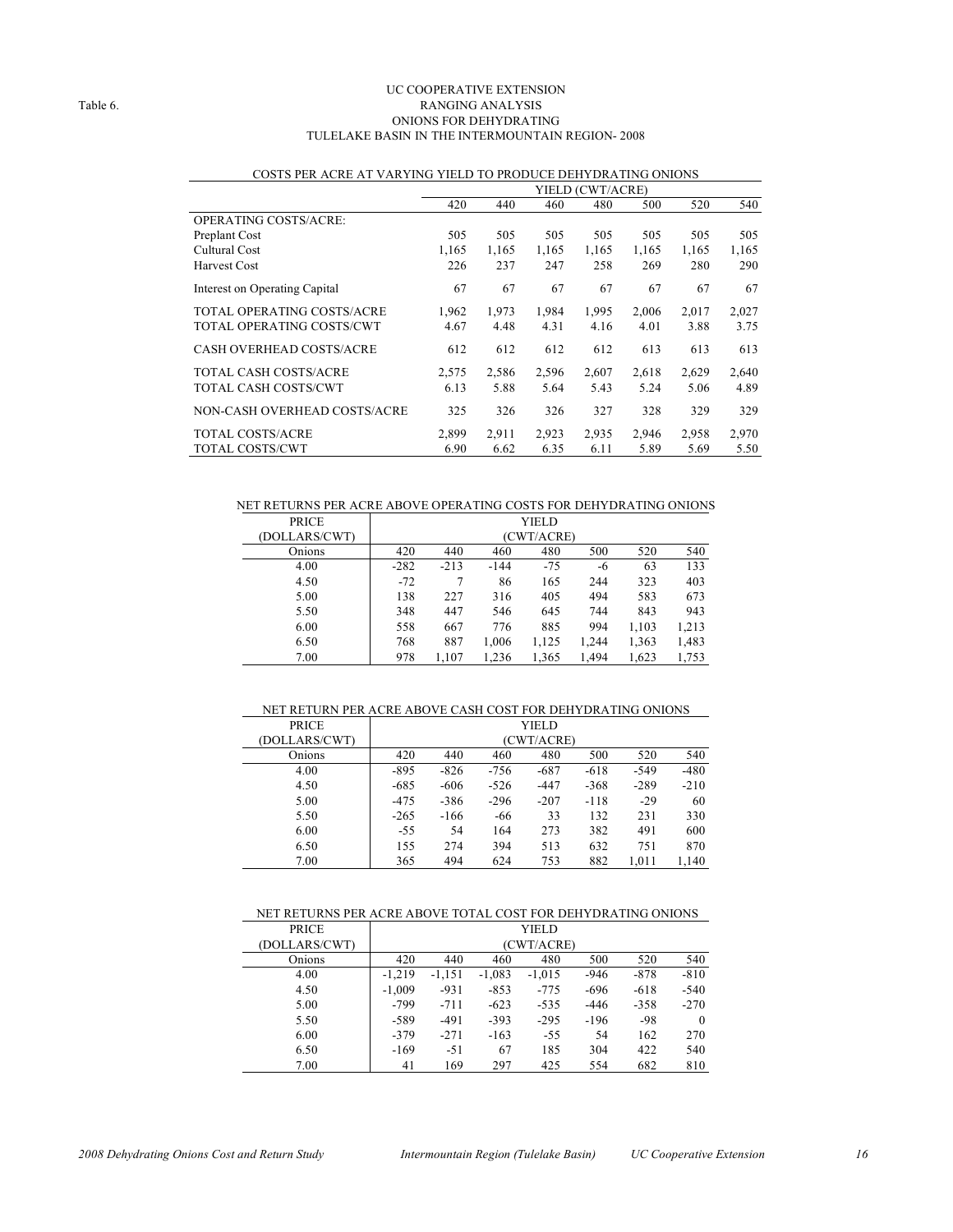#### UC COOPERATIVE EXTENSION Table 7. COSTS AND RETURNS/BREAKEVEN ANALYSIS ONIONS FOR DEHYDRATING TULELAKE BASIN IN THE INTERMOUNTAIN REGION- 2008

|                        |          |              | COSTS AND RETURNS - PER ACRE BASIS       |         |                |          |                |
|------------------------|----------|--------------|------------------------------------------|---------|----------------|----------|----------------|
|                        | 1. Gross | 2. Operating | 3. Net Returns                           | 4. Cash | 5. Net Returns | 6. Total | 7. Net Returns |
|                        | Returns  | Costs        | Above Oper.                              | Costs   | Above Cash     | Costs    | Above Total    |
| Crop                   |          |              | Costs $(1-2)$                            |         | $Costs(1-4)$   |          | Costs $(1-6)$  |
| Onions for Dehydrating | 2,640    | 1,995        | 645                                      | 2.607   | 33             | 2,935    | $-295$         |
|                        |          |              |                                          |         |                |          |                |
|                        |          |              | <b>COSTS AND RETURNS - TOTAL ACREAGE</b> |         |                |          |                |
|                        | 1. Gross | 2. Operating | 3. Net Returns                           | 4. Cash | 5. Net Returns | 6. Total | 7. Net Returns |
|                        | Returns  | Costs        | Above Oper.                              | Costs   | Above Cash     | Costs    | Above Total    |

 $\text{Costs } (1-2)$   $\text{Costs } (1-4)$   $\text{Costs } (1-6)$ Onions for Dehydrating 514,800 389,007 125,793 508,437 6,363 572,231 -57,431

| BREAKEVEN PRICES PER YIELD UNIT  |                                            |                                   |           |       |       |  |  |  |
|----------------------------------|--------------------------------------------|-----------------------------------|-----------|-------|-------|--|--|--|
|                                  | -------- Breakeven Price To Cover -------- |                                   |           |       |       |  |  |  |
|                                  | <b>Base Yield</b>                          | Yield                             | Operating | Cash  | Total |  |  |  |
| <b>CROP</b>                      | (Units/Acre)                               | Units                             | Costs     | Costs | Costs |  |  |  |
|                                  |                                            | ------------ \$ per Yield Unit -- |           |       |       |  |  |  |
| Onions for Dehydrating           | 480.0                                      | Cwt                               | 4.16      | 5.43  | 6.11  |  |  |  |
|                                  |                                            |                                   |           |       |       |  |  |  |
| <b>BREAKEVEN YIELDS PER ACRE</b> |                                            |                                   |           |       |       |  |  |  |
|                                  | - Breakeven Yield To Cover --------        |                                   |           |       |       |  |  |  |
|                                  | Yield                                      | <b>Base Price</b>                 | Operating | Cash  | Total |  |  |  |

CROP Units (\$/Unit) Costs Costs Costs

Onions for Dehydrating Cwt 5.50 362.7 474.1 533.5

----------- Yield Units / Acre -----------